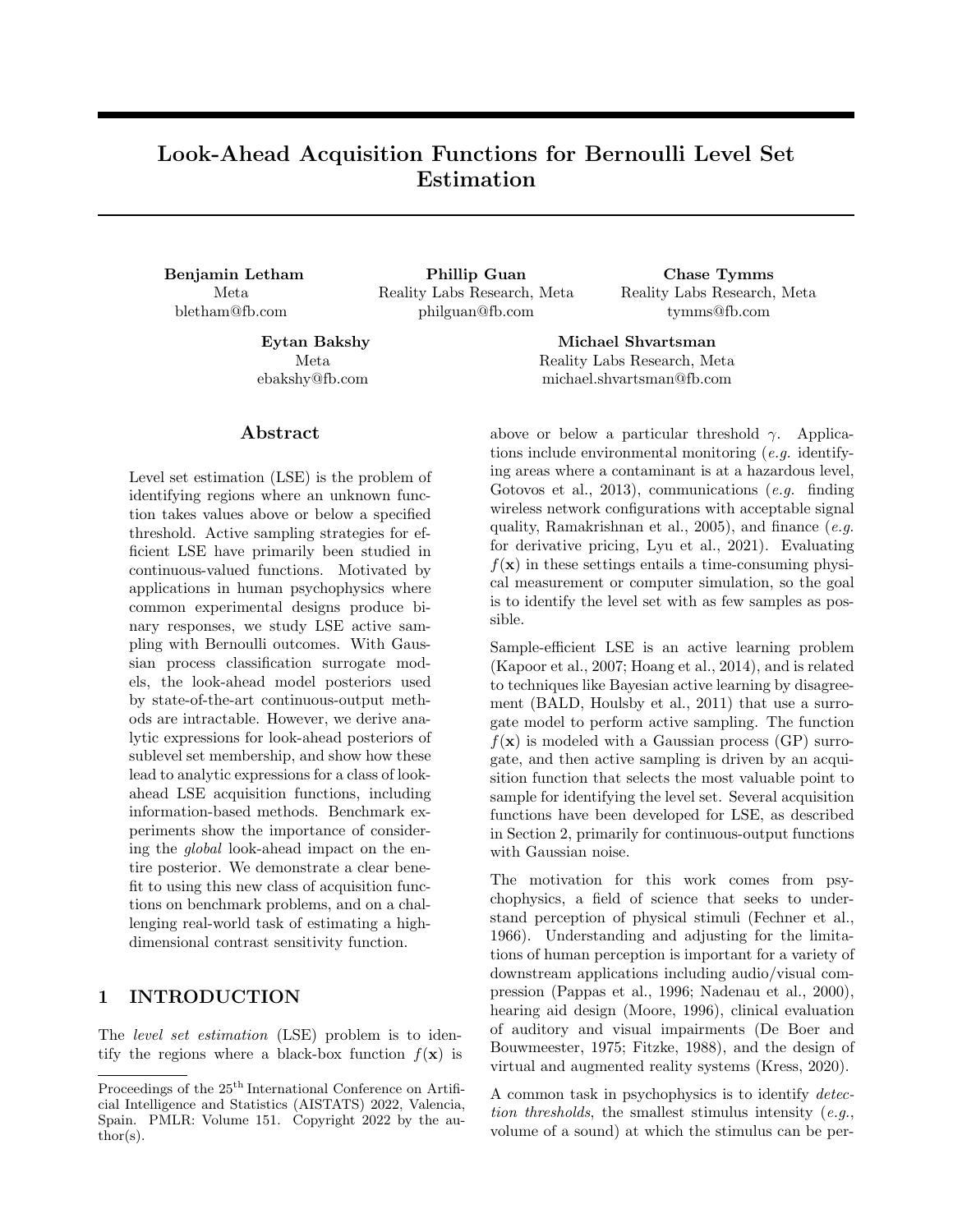ceived, usually as a function of other stimulus properties (e.g., frequency). Finding detection thresholds is an LSE problem for the threshold level, notably with Bernoulli observations  $y \neq 0, 1g$  indicating whether or not a stimulus was perceived. GP surrogate models and active sampling methods have been applied to psychophysics threshold estimation problems with Bernoulli responses [\(Gardner et al., 2015;](#page-9-6) [Song et al.,](#page-11-0) [2015,](#page-11-0) [2017,](#page-11-1) [2018;](#page-11-2) [Cox and de Vries, 2016;](#page-9-7) [Schlitten](#page-11-3)[lacher et al., 2018,](#page-11-3) [2020;](#page-10-7) [Owen et al., 2021\)](#page-10-8). This prior work has been limited to a 1-d or 2-d stimulus space of audiograms and, in contrast to our work here, has not used LSE acquisition functions, rather has used global learning methods such as BALD and then extracted the level set post hoc from the surrogate posterior. As a notable exception, [Owen et al.](#page-10-8) [\(2021\)](#page-10-8) used the straddle acquisition, which is described below.

Look-ahead acquisition functions select points based on the impact their observation will have on the subsequent surrogate model. They are the state-of-the-art approach for LSE [\(Bogunovic et al., 2016;](#page-8-0) [Lyu et al.,](#page-10-1) [2021;](#page-10-1) [Nguyen et al., 2021\)](#page-10-9), as well as for Bayesian op-timization (BO) [\(Scott et al., 2011;](#page-11-4) Hernández-Lobato [et al., 2014;](#page-9-8) [Wang and Jegelka, 2017;](#page-11-5) [Balandat et al.,](#page-8-1) [2020\)](#page-8-1), which is related to LSE by the use of GP surrogates and acquisition functions. They have additionally been shown to be useful in the psychophysics setting, albeit with a parametric model and only in one dimension [\(Kim et al., 2017\)](#page-10-10).

Look-ahead acquisition functions rely on being able to compute a posterior update given the proposed observation, which can be done analytically with Gaussian observations. Unfortunately, with Bernoulli observations the surrogate model posterior updates are no longer analytic. This is vital for acquisition optimization, which requires computing many thousands of look-ahead posteriors throughout the course of active sampling.

Our work here enables tractable look-ahead acquisition for the Bernoulli LSE problem. Specifically, the contributions of this paper are:

- 1. Despite the look-ahead surrogate model posterior being intractable with Bernoulli observations, we derive posterior update formulae that, remarkably, enable exact, closed-form computation of several state-of-the-art look-ahead acquisition functions, including information-based approaches.
- 2. Our look-ahead posterior formulae enable easy construction of novel acquisition functions, which we show by introducing expected absolute volume change (EAVC), a new acquisition function inspired by max-value entropy search in BO.
- 3. We evaluate the acquisition functions with a thor-

ough simulation study, which shows that lookahead is critical for achieving good level set estimates in high dimensions. We also show that simply being look-ahead is not enough to ensure reliable performance—the acquisition function must also be global, a distinction we discuss in Section [2.](#page-1-0)

4. Our work enables rapid acquisition function computation that is suitable for human experiments, which we show by applying our global look-ahead acquisition functions to a real, high-dimensional psychophysics problem.

### <span id="page-1-0"></span>2 BACKGROUND

#### 2.1 Models for Level Set Estimation

We consider a black-box function  $f(\mathbf{x})$ , with  $\mathbf{x} \times \mathbf{B}$ and  $B \in \mathbb{R}^d$  a compact set. Our goal is to identify the set  $L_{\gamma}(f) = f\mathbf{x} : f(\mathbf{x}) \quad \gamma g$ , known as the *sublevel set*. When  $f$  has continuous outputs, it is typical to assume a Gaussian observation model  $y = f(\mathbf{x}) + \epsilon$ , with  $\epsilon$  i.i.d. Gaussian noise. We give  $f$  a GP prior, then, given a set of observations  $D_n = f(x_i^{\text{obs}}, y_i^{\text{obs}}) g_{i=1}^n$ , the joint posterior for any set of points is a multivariate normal (MVN) with analytic mean and covariance [\(Ras](#page-10-11)[mussen and Williams, 2006\)](#page-10-11). We denote the marginal posterior at **x** as  $f(\mathbf{x})/D_n$  $\mathcal{N}(\mu(\mathbf{x}/D_n), \sigma^2(\mathbf{x}/D_n)).$ 

With Bernoulli observations  $y \neq 0, 1q$ , the standard practice is to use a classification GP based on either a logit or probit model [\(Kuss and Ras](#page-10-12)[mussen, 2005\)](#page-10-12). Here we focus on the probit case, in which y Bernoulli $(z(\mathbf{x}))$ , with latent probability  $z(\mathbf{x}) = \Phi(f(\mathbf{x}))$  and  $\Phi()$  denoting the Gaussian cumulative distribution function. With Bernoulli observations, the predictive posterior for  $f/D_n$  requires approximation, but a variety of efficient approximations have been developed, including Laplace approximation [\(Williams and Barber, 1998\)](#page-11-6), expectation propagation [\(Minka, 2001\)](#page-10-13), and variational inference [\(Hens](#page-9-9)[man et al., 2015\)](#page-9-9). Our experiments use variational inference, but the acquisition functions we develop are agnostic to how inference is done—for our purposes it is sufficient to have an MVN posterior for  $f$ .

We define  $\theta = \Phi(\gamma)$  to be the desired threshold for the probability function  $z(\mathbf{x})$ . Then,  $L_{\gamma}(f) = L_{\theta}(z)$ , and so LSE for  $z(\mathbf{x})$  can equivalently be done directly on  $z(\mathbf{x})$  or in the latent space of  $f(\mathbf{x})$ . An important quantity for the acquisition functions described below is  $\pi(\mathbf{x}/D_n) = P(\mathbf{x} \ 2 \ L_{\gamma}(f)/D_n)$ , which we call the *level* set posterior. Given the GP posterior, we can compute the level set posterior as

$$
\pi(\mathbf{x}/D_n) = \Phi\left(\frac{\gamma - \mu(\mathbf{x}/D_n)}{\sigma(\mathbf{x}/D_n)}\right). \tag{1}
$$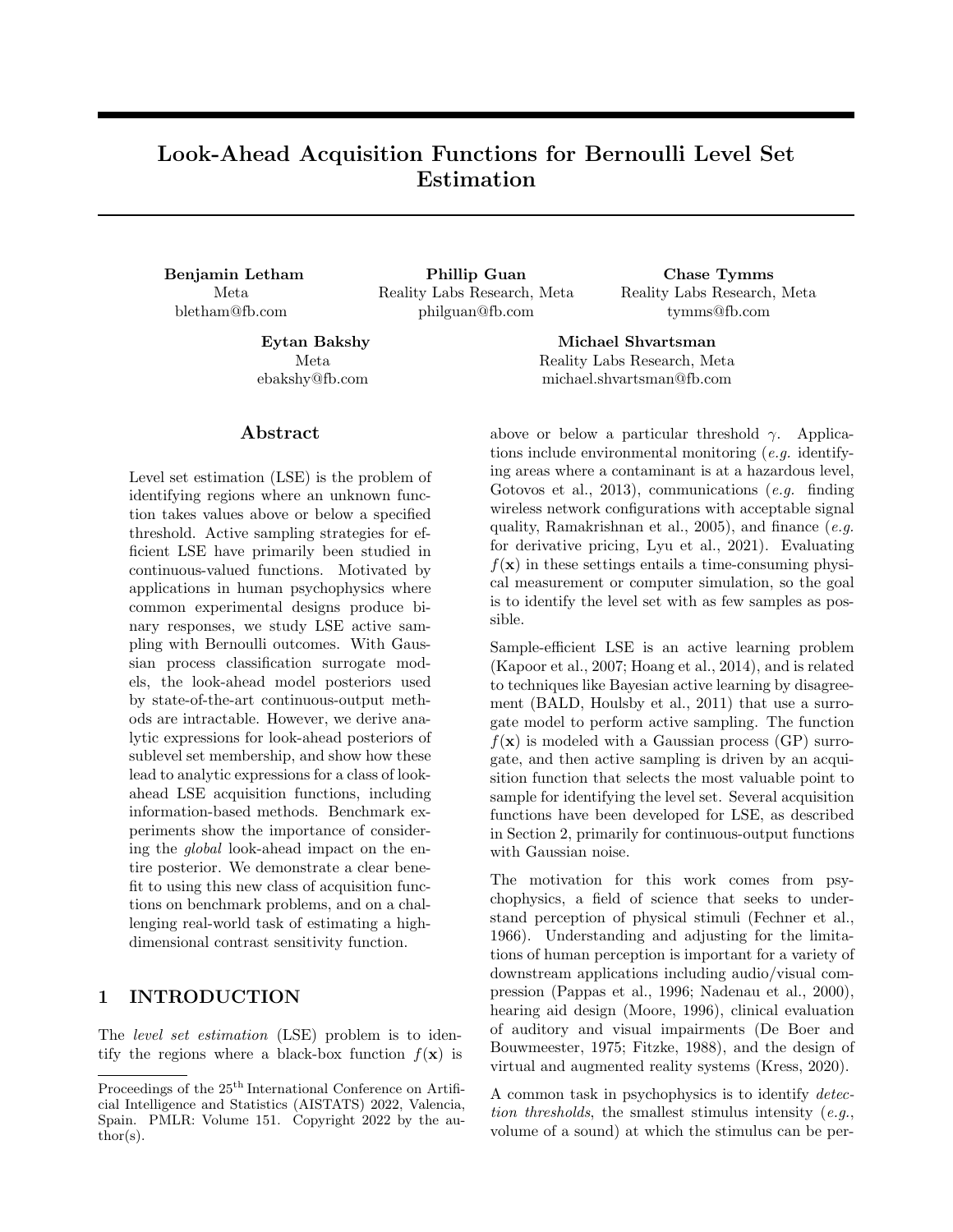#### 2.2 Acquisition for Level Set Estimation

#### 2.2.1 Non-look-ahead Acquisition

During active sampling, at each iteration we select a maximizer of the acquisition function to be the next point sampled. General purpose active sampling strategies such as BALD seek to reduce global uncertainty in the posterior of f or z, which can waste samples by reducing variance in regions that are far from the threshold, the main area of interest for LSE.

[Bryan et al.](#page-8-2) [\(2005\)](#page-8-2) developed the first acquisition functions tailored for LSE, the most successful of which was the *straddle*, which is of similar flavor to the well-known upper confidence bound (UCB) acquisition function [\(Srinivas et al., 2010\)](#page-11-7):

$$
\alpha_{\text{straddle}}(\mathbf{x}) = j\mu(\mathbf{x} \, jD_n) \quad \gamma j + \beta \sigma(\mathbf{x} \, jD_n).
$$

As in UCB, the parameter  $\beta$  drives exploration by selecting higher variance points; [Bryan et al.](#page-8-2) [\(2005\)](#page-8-2) used  $\beta = 1.96$ . They also considered as acquisition functions the misclassification probability and the entropy of the level set posterior:

$$
\alpha_{\text{misclass}}(\mathbf{x}) = \min(\pi(\mathbf{x}/D_n), 1 \quad \pi(\mathbf{x}/D_n)),
$$
  
 
$$
\alpha_{\text{entropy}}(\mathbf{x}) = H_b(\pi(\mathbf{x}/D_n)),
$$

where  $H_b(p) = p \log_2 p \quad (1 \quad p) \log_2(1 \quad p)$  is the binary entropy function. They found that the straddle acquisition performed best, though noted that all of these acquisition functions are "subject to oversampling edge positions." [Gotovos et al.](#page-9-0) [\(2013\)](#page-9-0) provided theoretical grounding for LSE and proved sample complexity bounds for extensions of the straddle. [Ranjan](#page-10-14) [et al.](#page-10-14) [\(2008\)](#page-10-14) adapted the Expected Improvement criterion from BO [\(Jones et al., 1998\)](#page-9-10) by defining an improvement function with respect to the threshold.

#### <span id="page-2-3"></span>2.3 Look-ahead Acquisition

Subsequent development of acquisition functions for LSE have focused on look-ahead approaches, which consider not just the posterior at the candidate point  $x$ , but how the posterior at a different point  $x_q$  will change as a result of an observation at x . We denote the look-ahead dataset as  $D_{n+1}(\mathbf{x}, y) = D_n$  [  $f(\mathbf{x}, y)$  g, and note that  $D_{n+1}(\mathbf{x}, y)$  is a random variable via  $y$ . Much of the past work in look-ahead acquisition has relied on the useful GP property that, with Gaussian observations, the look-ahead variance  $\sigma^2(\mathbf{x}/D_{n+1}(\mathbf{x}, y))$  does not depend on y, and can be computed analytically.

[Picheny et al.](#page-10-15) [\(2010\)](#page-10-15) introduced the first look-ahead acquisition function for LSE , targeted integrated mean squared error (tIMSE), which minimizes look-ahead posterior variance, weighted according to distance to the threshold by some function  $w_{\gamma}(\mathbf{x})$ :

<span id="page-2-0"></span>
$$
\alpha_{\text{tIMSE}}(\mathbf{x}) = \int_{B} \sigma^{2}(\mathbf{x}/D_{n+1}(\mathbf{x}, y)) w_{\gamma}(\mathbf{x}) d\mathbf{x}
$$

$$
C \sum_{\mathbf{x}_{q} \geq G} \sigma^{2}(\mathbf{x}_{q}/D_{n+1}(\mathbf{x}, y)) w_{\gamma}(\mathbf{x}_{q}). \quad (2)
$$

This is an example of a global look-ahead acquisition function that evaluates the impact of observing x on the entire design space, using quasi-Monte Carlo  $(qMC)$  integration [\(Caflisch, 1998\)](#page-9-11). Here G is a quasirandom sequence and  $C = \frac{\text{Vol}(B)}{\sqrt{G}}$  is a constant that can be ignored for the purpose of acquisition optimization. The tIMSE formula in [\(2\)](#page-2-0) is analytic due to the analytic form of  $\sigma^2(\mathbf{x}_q/D_{n+1}(\mathbf{x}, y))$ , and so can be cheaply evaluated in batch across a large set of global reference points G. [Bogunovic et al.](#page-8-0) [\(2016\)](#page-8-0) used a similar approach by minimizing the total look-ahead posterior variance of the region that was not yet decidedly classified as above or below threshold. [Zanette](#page-11-8) [et al.](#page-11-8) [\(2018\)](#page-11-8) utilized the analytic look-ahead posterior to construct an expected improvement-based criterion.

An important class of methods are of the form

<span id="page-2-2"></span>
$$
\alpha(\mathbf{x}) = Q(D_n) \quad \mathbb{E}_y \left[ Q(D_{n+1}(\mathbf{x}, y)) \right] \tag{3}
$$

where  $Q(D_n)$  is a cost function applied to the surrogate model posterior, and  $Q(D_{n+1}(\mathbf{x}, y))$  is that same cost function applied to the look-ahead posterior. Stepwise uncertainty reduction (SUR, [Bect et al.,](#page-8-3) [2012;](#page-8-3) [Chevalier et al., 2014\)](#page-9-12) uses expected classification error as the cost function, and thus maximizes the expected look-ahead misclassification error reduction:

$$
Q_{\text{GlobalSUR}}(D_n) = \sum_{\mathbf{x}_q \geq G} \min(\pi(\mathbf{x}_q)D_n), 1 \quad \pi(\mathbf{x}_q)D_n)
$$
\n(4)

<span id="page-2-4"></span><span id="page-2-1"></span>
$$
=\sum_{\mathbf{x}_q\geq G}\Phi\left(\begin{array}{cc}\frac{j\mu(\mathbf{x}_qjD_n)-\gamma j}{\sigma(\mathbf{x}_qjD_n)}\end{array}\right),\qquad(5)
$$

where the global impact is again being estimated via a sum over a quasi-random sequence, as in [\(2\)](#page-2-0).  $Q_{\text{GlobalSUR}}(D_{n+1}(\mathbf{x}, y))$  is computed in the same manner using the look-ahead posterior, so when [\(5\)](#page-2-1) is plugged into [\(3\)](#page-2-2), the acquisition function is analytic.

Acquisitions of the form [\(3\)](#page-2-2) can be formed either as a global look-ahead, as with GlobalSUR, or as a localized version that considers the look-ahead impact of observing  $x$  just on  $x$  :

<span id="page-2-5"></span>
$$
Q_{\text{LocalSUR}}(D_n) = \min(\pi(\mathbf{x} \ jD_n), 1 \quad \pi(\mathbf{x} \ jD_n)). \tag{6}
$$

[Lyu et al.](#page-10-1) [\(2021\)](#page-10-1) call this method "gradient SUR." It avoids the summation over the global reference set G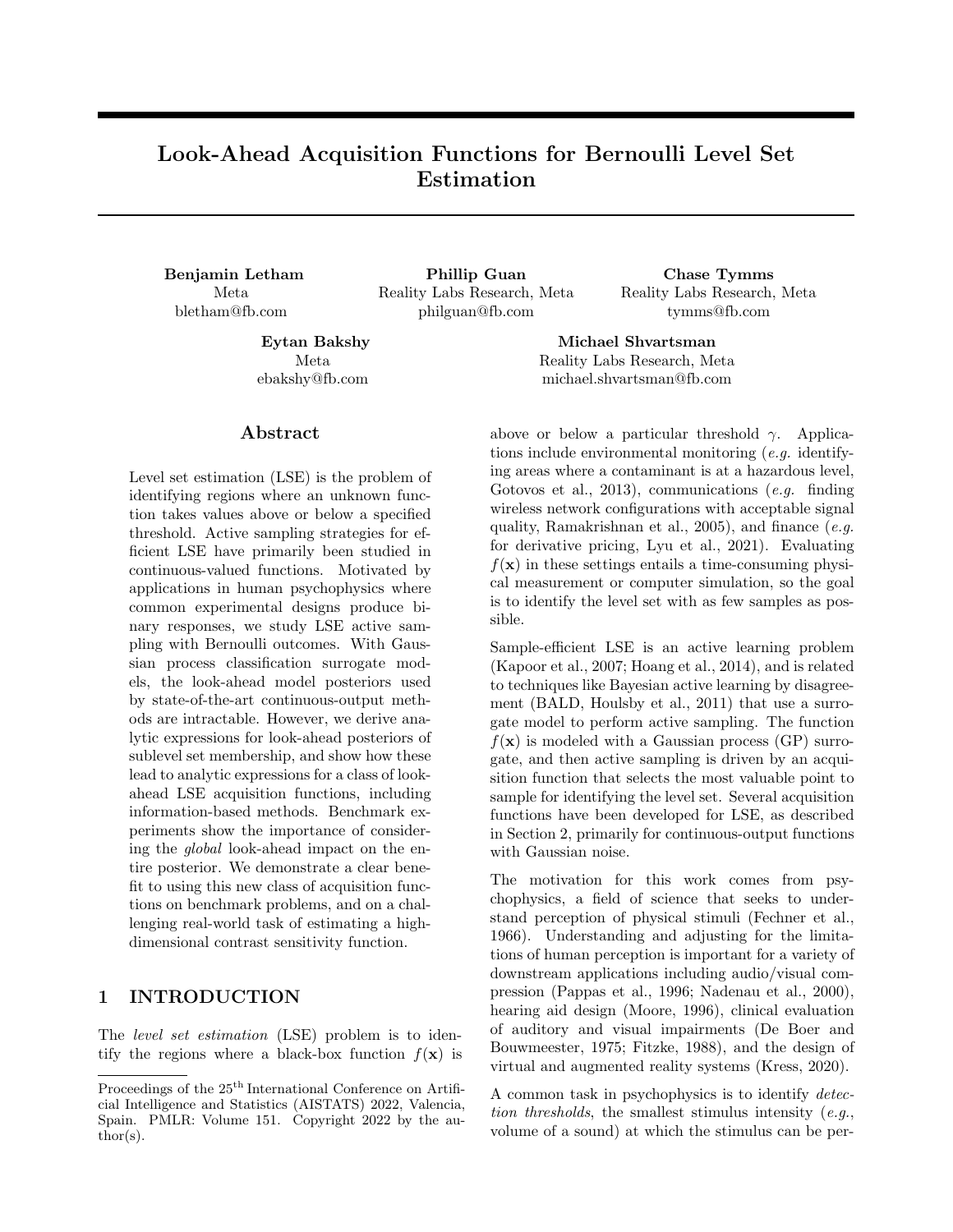required to compute GlobalSUR, but provides a less direct measurement of the total value of observing **x**.

[Azzimonti et al.](#page-8-4) [\(2021\)](#page-8-4) applied the SUR strategy to the volume of misclassified points, via the Vorob'ev expectation, with particular focus on active learning of conservative level set estimates that seek to control the type I error rate. In Section [4.1](#page-4-0) we also use measures of level set volume to construct an acquisition function, though with a different approach that does not control error rates and is not a SUR strategy.

Global information gain has long been a target for level set acquisition. [Bryan et al.](#page-8-2) [\(2005\)](#page-8-2) wrote of their acquisition functions, "we believe the good performance of the evaluation metrics proposed below stems from their being heuristic proxies for global information gain." [Nguyen et al.](#page-10-9) [\(2021\)](#page-10-9) constructed a localized mutual information (MI) acquisition function by taking

<span id="page-3-2"></span>
$$
Q_{\text{LocalMI}}(D_n) = H_b(\pi(\mathbf{x} \ jD_n)) \tag{7}
$$

in the acquisition form [\(3\)](#page-2-2), and called this strategy binary entropy search (BES). As with SUR, computation of the look-ahead term  $Q_{\text{LocalMI}}(D_{n+1}(\mathbf{x}, y))$ has hitherto relied on the analytic look-ahead posteriors that exist only for Gaussian observations. A criterion for global information gain naturally parallels GlobalSUR:

<span id="page-3-3"></span>
$$
Q_{\text{GlobalMI}}(D_n) = \sum_{\mathbf{x}_q \geq G} H_b(\pi(\mathbf{x}_q)D_n)). \tag{8}
$$

The only work that has applied LSE acquisition functions to GP classification surrogates is that of [Lyu et al.](#page-10-1) [\(2021\)](#page-10-1), who studied LSE under high levels of heavy-tailed noise. For the Bernoulli likelihood, they derived an approximation for the intractable look-ahead variance  $\sigma^2(\mathbf{x}/D_{n+1}(\mathbf{x}, y))$ based on plug-in estimates, and further approximated  $\mu(\mathbf{x}/D_{n+1}(\mathbf{x}, y))$   $\mu(\mathbf{x}/D_n)$ , which enabled approximate SUR computation via [\(5\)](#page-2-1).

# 3 BERNOULLI LOOK-AHEAD POSTERIOR UPDATES

With Bernoulli observations, the latent look-ahead posterior  $p(f/D_{n+1}(\mathbf{x}, y))$  is not analytic. However, other quantities important for computing acquisition functions are. The moments of the posterior  $p(z|D_n)$ are analytic:

<span id="page-3-4"></span>**Proposition 1.** Let 
$$
a = \rho \frac{\mu(\mathbf{x}/D_n)}{1 + \sigma^2(\mathbf{x}/D_n)}
$$
 and  $c = \rho \frac{1}{1 + \sigma^2(\mathbf{x}/D_n)}$ . Then,  
\n $E[z(\mathbf{x})/D_n] = \Phi(a),$   
\n $Var[z(\mathbf{x})/D_n] = \Phi(a) \Phi(a)^2 2T(a, c).$ 

Here  $T($ , ) is Owen's T function, which can be computed efficiently [\(Patefield and Tandy, 2000\)](#page-10-16) and is available in SciPy [\(Jones et al., 2001\)](#page-9-13). The formula for the mean is well-known and used in several applications of classification GPs (e.g. [Houlsby et al., 2011\)](#page-9-2); the variance is derived in the supplement. This result enables computing the straddle acquisition on the posterior of z instead of that of  $f$ , which accounts for the variance squashing of the  $\Phi$ ( ) transformation. However, our primary interest lies in look-ahead posteriors, and  $p(z/D_{n+1}(\mathbf{x}, y))$  is intractable.

Our main result is that despite the look-ahead posteriors for f and z being intractable, the look-ahead level set posterior  $\pi(\mathbf{x}_q/D_{n+1}(\mathbf{x}, y))$  is analytic, in terms of  $\Phi$ () and BvN(, ;  $\rho$ ), which denotes the standard (zero-mean, unit-variance) bivariate normal distribution function with correlation  $\rho$ .

<span id="page-3-0"></span>**Theorem 1.** Let  $b_q = \frac{\gamma - \mu(\mathbf{x}_q/D_n)}{\sigma(\mathbf{x}_q/D_n)}$  $\frac{\mu(\mathbf{x}_q_j \cup n)}{\sigma(\mathbf{x}_q_j \cup n)}, \ \sigma(\mathbf{x}_q, \mathbf{x} \ jD_n) =$  $Cov[f(\mathbf{x}_q), f(\mathbf{x})/D_n],$  and

$$
Z_q = BvN\left(a, b_q; \frac{\sigma(\mathbf{x}_q, \mathbf{x}/D_n)}{\sigma(\mathbf{x}_q/D_n)\sqrt{1 + \sigma^2(\mathbf{x}/D_n)}}\right).
$$

The level set posterior at  $\mathbf{x}_q$  given observation  $y = 1$ at x is

$$
\pi(\mathbf{x}_q/D_{n+1}(\mathbf{x}, y = 1)) = \frac{Z_q}{\Phi(a)}.
$$

Given observation  $y = 0$ , the level set posterior at  $\mathbf{x}_q$ is

$$
\pi(\mathbf{x}_q)D_{n+1}(\mathbf{x}, y = 0)) = \frac{\Phi(b_q)}{\Phi(a)} \frac{Z_q}{\Phi(a)}.
$$

If 
$$
\mathbf{x}_q = \mathbf{x}
$$
, these results hold with  $\sigma(\mathbf{x}_q, \mathbf{x} / D_n) = \sigma^2(\mathbf{x}_q/D_n) = \sigma^2(\mathbf{x} / D_n) \text{ and } \mu(\mathbf{x}_q/D_n) = \mu(\mathbf{x} / D_n).$ 

The proof is in the supplement. There are several routines for efficiently computing  $BvN( , ; \rho)$ —we use the method of [Genz](#page-9-14) [\(2004\)](#page-9-14), which produces a differentiable estimate that enables us to compute gradients of the look-ahead level set posterior for acquisition optimization.

This result shows that the look-ahead level set posterior at  $x_q$  given an observation at x can be computed analytically using only the GP posterior at those points. Fig. [1](#page-4-1) shows an example of the global lookahead posterior for the 2-d discrimination test problem from Section [5.](#page-5-0) The posteriors are conditional on the binary outcome  $y$ , whose distribution is:

<span id="page-3-1"></span>**Proposition 2.**  $P(y = 1/D_n, x) = \Phi(a)$ .

We now show how these results can be used to construct Bernoulli LSE versions of look-ahead acquisition functions from Section [2.3,](#page-2-3) as well as novel acquisition functions.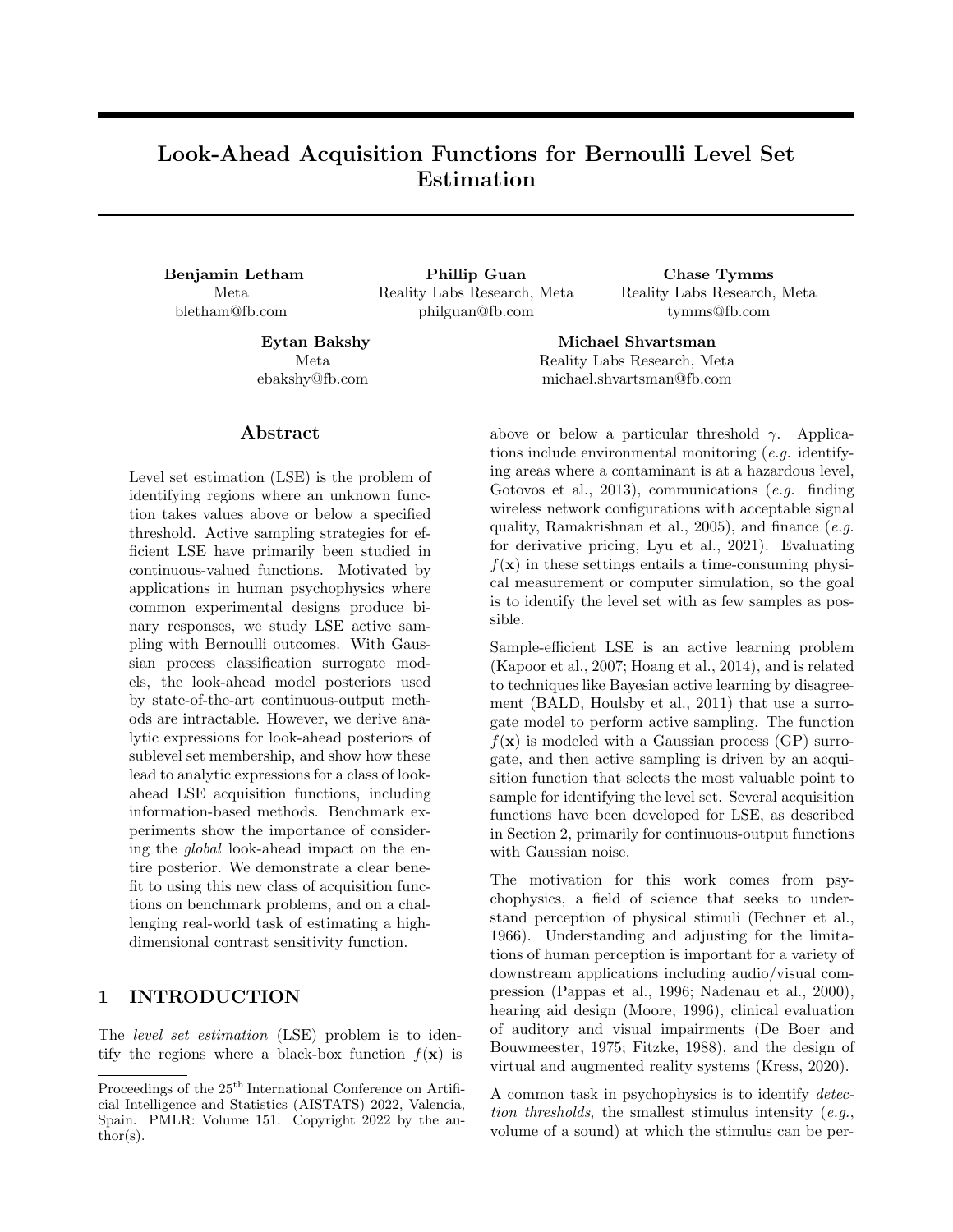

<span id="page-4-1"></span>Figure 1: Level set posteriors. Left: The level set posterior for a model fit to 20 observations (gray markers) of the 2-d discrimination test function. Middle, Right: Look-ahead posteriors given an observation at x (red marker) of  $y = 1$  (Middle) and  $y = 0$  (Right). The look-ahead posteriors are computed analytically using the formulae of Theorem [1,](#page-3-0) and form the basis of acquisition function computation.



Figure 2: **Acquisition functions.** Acquisition surfaces for the same posterior in Fig. [1.](#page-4-1) The red star indicates the point that maximizes the acquisition function. Localized look-ahead methods (LocalSUR, LocalMI) show the same edge-seeking as the non-look-ahead Straddle. Global look-ahead methods (GlobalSUR, GlobalMI, EAVC) select interior points near the threshold.

# 4 BERNOULLI LOOK-AHEAD ACQUISITION FUNCTIONS

The formulae in Theorem [1](#page-3-0) enable efficient computation of any look-ahead acquisition function that depends on the model only via the level set posterior. In particular, acquisition functions of the form [\(3\)](#page-2-2) can be computed for any  $Q()$  that is a function of  $\pi$ (), which includes both SUR and MI. The key quantity is the expectation over the look-ahead posteriors,  $E_y$  [Q( $D_{n+1}(\mathbf{x}, y)$ )], which can be computed via Theorem [1](#page-3-0) and Proposition [2.](#page-3-1) For instance,

$$
E_y [Q_{\text{LocalMI}}(D_{n+1}(\mathbf{x}, y))] =
$$
  
 
$$
\Phi(a) H_b \left(\frac{Z_q}{\Phi(a)}\right) + \Phi(a) H_b \left(\frac{\Phi(b_q) - Z_q}{\Phi(a)}\right).
$$

Expressions for GlobalSUR, LocalSUR, LocalMI, and GlobalMI in the Bernoulli case are obtained by plugging the posterior formulae into  $(4)$ ,  $(6)$ ,  $(7)$ , and [\(8\)](#page-3-3), respectively. These expressions are fully analytic; complete expressions for each acquisition function are given in the supplement.

#### <span id="page-4-3"></span><span id="page-4-0"></span>4.1 A Novel Volume Acquisition Function

Besides SUR and MI, other quantities of interest for acquisition functions can be computed with the formulae in Theorem [1.](#page-3-0) In BO, the successful max-value entropy search acquisition function [\(Wang and Jegelka,](#page-11-5) [2017\)](#page-11-5) finds the point that is most informative about the best function value as opposed to being informative about the best point. The same concept can be applied to LSE by seeking points that are informative about the *volume* of the sublevel set  $L_{\gamma}(f)$ . The qMC expected sublevel-set volume is

<span id="page-4-2"></span>
$$
\widetilde{V}(D_n) = C \sum_{\mathbf{x}_q \geq C} \pi(\mathbf{x}_q) D_n).
$$
 (9)

There are many approaches one might take to assess how informative a candidate point x is about  $Vol(L_{\gamma}(f))$ , and here we consider the expected absolute volume change (EAVC) produced by observing x , which is a direct measure of how sensitive  $Vol(L_{\gamma}(f))$ is to the outcome at x :

$$
\alpha_{\text{EAVC}}(\mathbf{x}) = \mathbb{E}_y \left[ \left| \widetilde{V}(D_n) - \widetilde{V}(D_{n+1}(\mathbf{x}, y)) \right| \right].
$$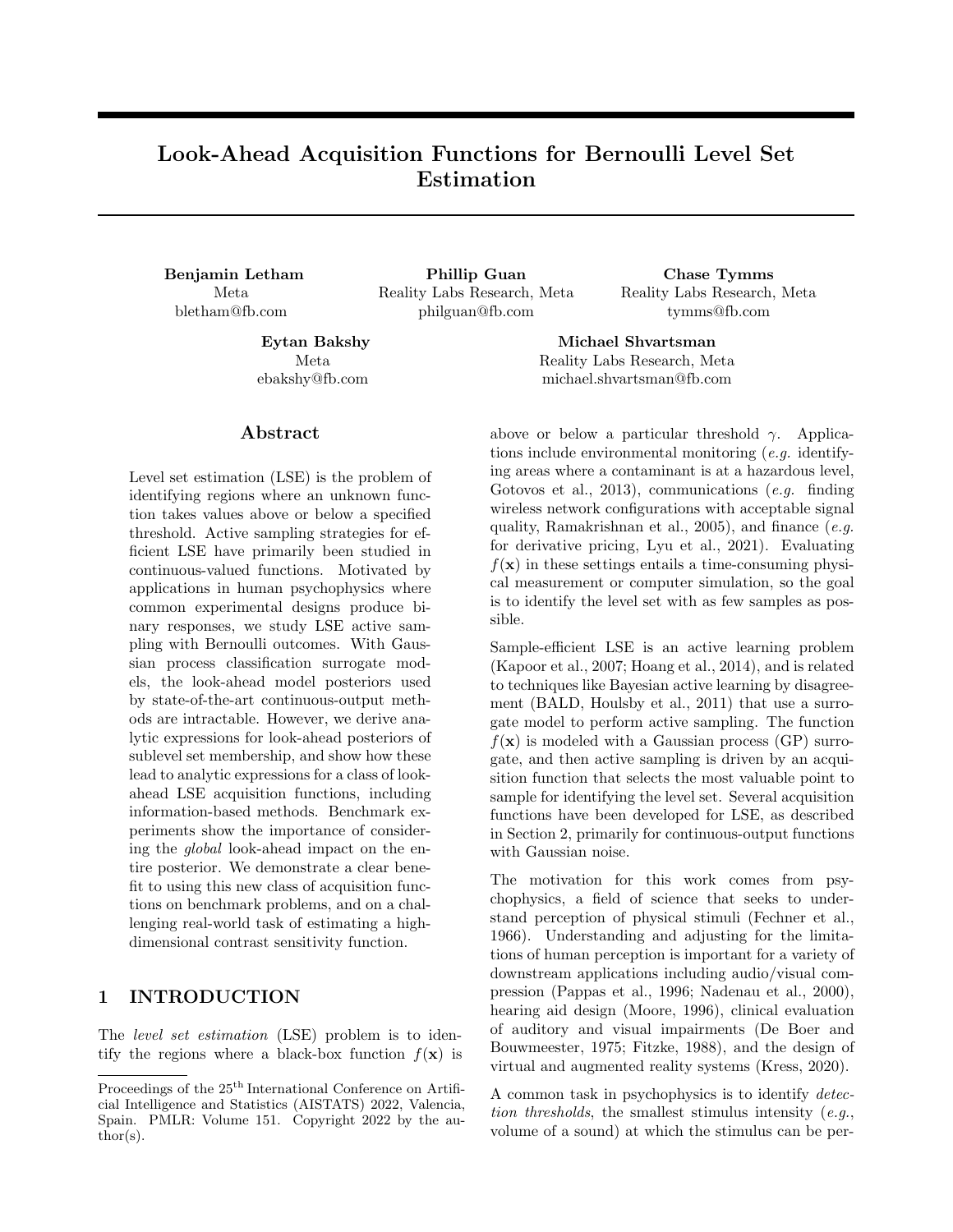The look-ahead volumes under  $y = 0$  and  $y = 1$  can be computed by plugging the look-ahead posteriors into [\(9\)](#page-4-2), producing an analytic acquisition function; the complete expression is given in the supplement. Along with SUR and MI, EAVC shows the breadth of the acquisition functions that can be computed using Theorem [1.](#page-3-0) The acquisition functions cover a broad set of target criteria (misclassification error, entropy, and volume), and also have variety in their functional form: SUR and MI are both of the form [\(3\)](#page-2-2), while EAVC is not, showing that acquisition functions do not have to be of the form [\(3\)](#page-2-2) in order to be computed via Theorem [1,](#page-3-0) or to be useful.

Fig. [2](#page-4-3) shows each acquisition function when computed on the posterior of Fig. [1.](#page-4-1) The acquisition functions are broadly similar, with elevated values along the threshold and in the high-uncertainty region of the top-right corner. However, they have substantially different maxima, and thus propose different candidates for the next iteration. Straddle selects the point on the threshold at the edge of the design space, consistent with the observation of [Bryan et al.](#page-8-2) [\(2005\)](#page-8-2) that it oversamples the edges. The localized look-ahead methods (LocalMI, LocalSUR) also select points on the edges. Edge points have high uncertainty in GP posteriors, and edge samples are highly informative about the edge point itself, the criterion for a localized look-ahead method. However, edge points are less informative about the global surface as a whole, and so we see the global look-ahead methods (EAVC, GlobalMI, GlobalSUR) select interior points along the highest-uncertainty portion of the threshold.

## <span id="page-5-0"></span>5 BENCHMARK EXPERIMENTS

We use three benchmark problems to evaluate and understand the performance of look-ahead acquisition functions for Bernoulli LSE. The first is a binarized version of the classic Hartmann 6-d function, using the same modified version of [Lyu et al.](#page-10-1) [\(2021\)](#page-10-1), plus an affine transformation and an inverse probit transform to produce Bernoulli responses; see the supplement for the full functional form.

Inspired by our primary application area of psychophysics, the other benchmark problems are a lowdimensional  $(d = 2)$  and a high-dimensional  $(d = 8)$ synthetic function modeled after psychophysical discrimination tasks. The 2-d discrimination function is from [Owen et al.](#page-10-8) [\(2021\)](#page-10-8), and is linear in an intensity dimension  $(x_2)$  with slope given by a polynomial function of the other dimension  $(x_1)$ . It is modeled after psychometric functions in domains such as haptics and multisensory perception. The 8-d discrimination function is similarly linear in an intensity dimension, with a slope given by a sum of shifted and scaled sinusoids, whose parameters form the other seven dimensions. Functional forms of both are given in the supplement.

Both discrimination test functions mimic psychophysics tasks in which the participant must identify which of two images/sounds/etc. has the stimulus, and we record if the identification was correct  $(y = 1)$ or incorrect  $(y = 0)$ . When the stimulus intensity is very low, the participant must guess and the probability of a correct response is lower-bounded at  $p = 0.5$ , and reaches this minimum along many of the edges of the search space. The goal in the experiment is to identify the detection threshold, where  $p = 0.75$ .

We applied eight active sampling strategies to each of the three problems: the non-look-ahead straddle, applied to the posterior of the response probability  $z$  as in Proposition [1;](#page-3-4) localized look-ahead methods Local-SUR and LocalMI; global look-ahead methods GlobalSUR, GlobalMI, and EAVC; the approximate global SUR method of [Lyu et al.](#page-10-1) [\(2021\)](#page-10-1), ApproxGlobalSUR; and quasi-random search with a scrambled Sobol sequence [\(Owen, 1998\)](#page-10-17). To ensure differences are due solely to the acquisition function, all methods used the same GP classification surrogate model and the same gradient optimization of the acquisition function—see the supplement for details<sup>[1](#page-5-1)</sup>. We evaluated performance using the Brier score [\(Brier, 1950\)](#page-8-5), a strictly proper scoring rule [\(Gneiting and Raftery, 2007\)](#page-9-15) that assesses the quality and calibration of the level set posterior. See the supplement for extended results, including additional evaluation metrics, additional baseline methods such as BALD, and a sensitivity study.

Fig. [3](#page-6-0) shows the results of the benchmark experiments. In the 2-d discrimination problem, all LSE acquisition functions performed significantly better than the quasi-random baseline, and straddle and LocalMI were among the best-performing methods. However, on the high-dimensional problems, LocalMI performed worse than quasi-random search by a substantial margin, as did straddle and LocalSUR on the 8-d problem. Global methods generally outperformed localized methods and the quasi-random baseline, consistent with the conclusion that global look-ahead is a key ingredient needed to achieve consistently strong performance. Among global methods, GlobalSUR showed variable performance, consistent with the findings of [Lyu et al.](#page-10-1) [\(2021\)](#page-10-1) who noted that SUR underperformed with classification metamodels. Interestingly, Approx-GlobalSUR generally outperformed GlobalSUR, which seemed to underexplore on the 8-d discrimination

<span id="page-5-1"></span><sup>1</sup>Software for reproducing all of the methods and experiments in this paper, including the real-world task, is available at [https://github.com/facebookresearch/](https://github.com/facebookresearch/bernoulli_lse/) [bernoulli\\_lse/](https://github.com/facebookresearch/bernoulli_lse/)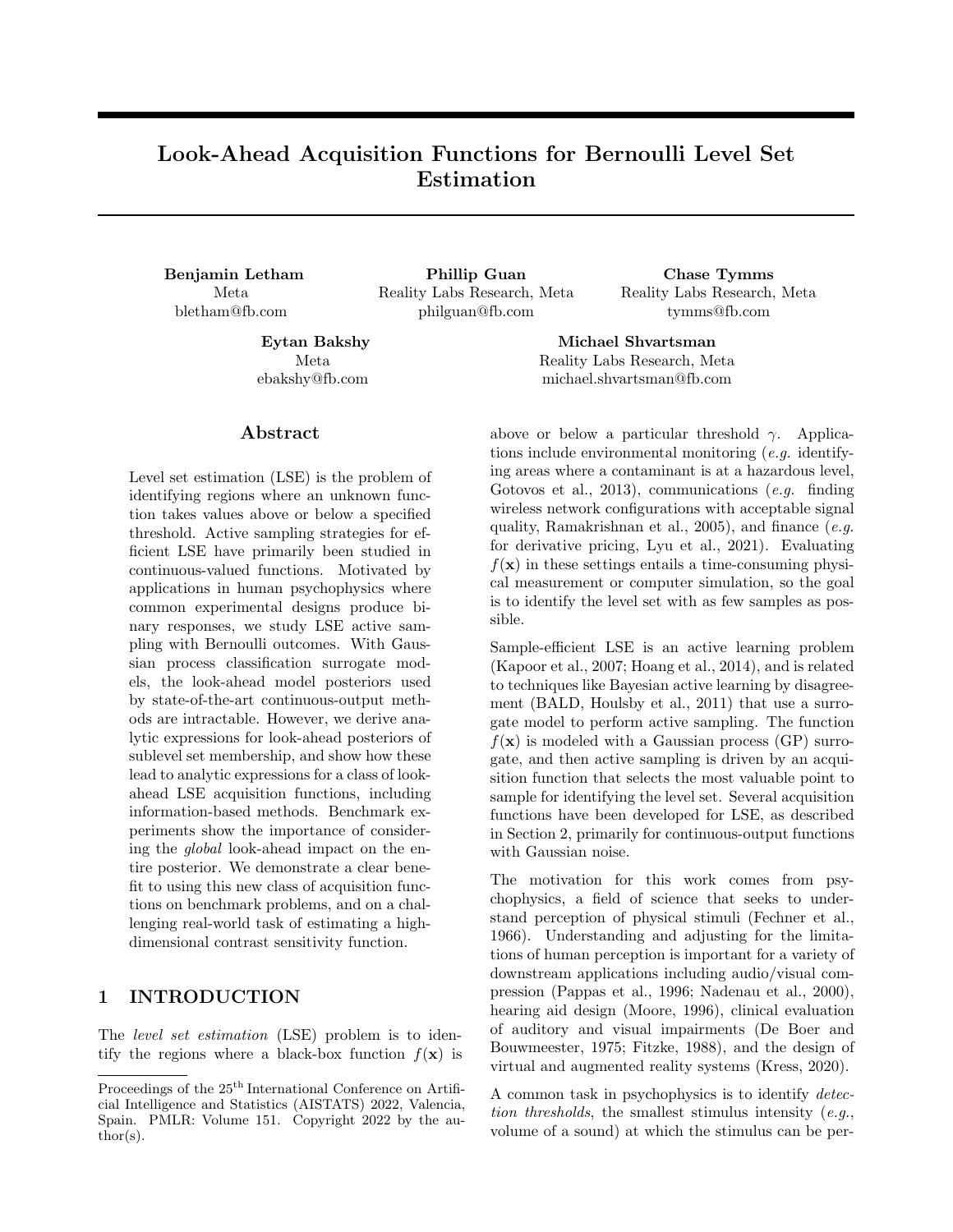

<span id="page-6-0"></span>Figure 3: Benchmark results. Brier score (lower is better) for the level set posterior as a function of active sampling iteration, averaged over 280 repeated runs with error bars showing two standard errors. On the highdimensional problems, straddle and the localized look-ahead methods (LocalMI, LocalSUR) did not perform better than the quasi-random baseline. Global methods GlobalMI and EAVC were best in high dimensions.



<span id="page-6-1"></span>Figure 4: Example stimuli from the real psychophysical discrimination task. The human's task is to determine whether the white noise is on the right or the left of the image. In the three examples in this figure, the correct response is "left." Left: A stimulus whose discrimination probability is approximately 1. The stimulus is both large and clearly visible against the background. *Middle:* A stimulus near the detection threshold of  $p = 0.75$ . The contrast is very low and the stimulus is small. Right: A stimulus whose discrimination probability is  $p = 0.5$ . The stimulus is essentially invisible against the background and the participant must resort to random guessing. The real stimulus was additionally animated with some temporal frequency, and appeared at some distance and angle from the center of the screen.

problem, suggesting that the posterior approximations encouraged better exploration. GlobalMI and EAVC both performed consistently well across problems.

Consistent with Fig. [2,](#page-4-3) we found that localized lookahead methods sampled significantly more near the edges. On the Binarized Hartmann6 problem, 99% of samples with LocalMI were near an edge, compared to 80% with GlobalMI, 55% with EAVC, and 47% with quasi-random search—see the supplement for a full analysis of edge sampling behavior. On the lowdimensional problem, the tendency to oversample the edges was not as detrimental and the localized methods showed some advantage. However, they failed badly in high dimensions where a higher degree of exploration was critical.

Importantly, the wall time to select the next point with

the global acquisition functions was generally under a second in a standard multi-core setting, making these methods suitable for real human experiments—see the supplement for details on running times.

# <span id="page-6-2"></span>6 REAL PSYCHOPHYSICS TASK

The contrast sensitivity function (CSF) describes how human visual sensitivity depends on stimulus properties such as spatial frequency and contrast. It is a crucial model of human vision used for clinical assessment [\(Owsley, 2003\)](#page-10-18) and in applied settings to estimate visual appearance [\(Campbell and Robson, 1968;](#page-9-16) [Man](#page-10-19)[tiuk et al., 2011,](#page-10-19) [2021\)](#page-10-20). Contrast sensitivity is affected by a number of variables including eccentricity, size, color, orientation, mean luminance, spatial frequency, and temporal frequency [\(Robson, 1966;](#page-10-21) [Wright and](#page-11-9)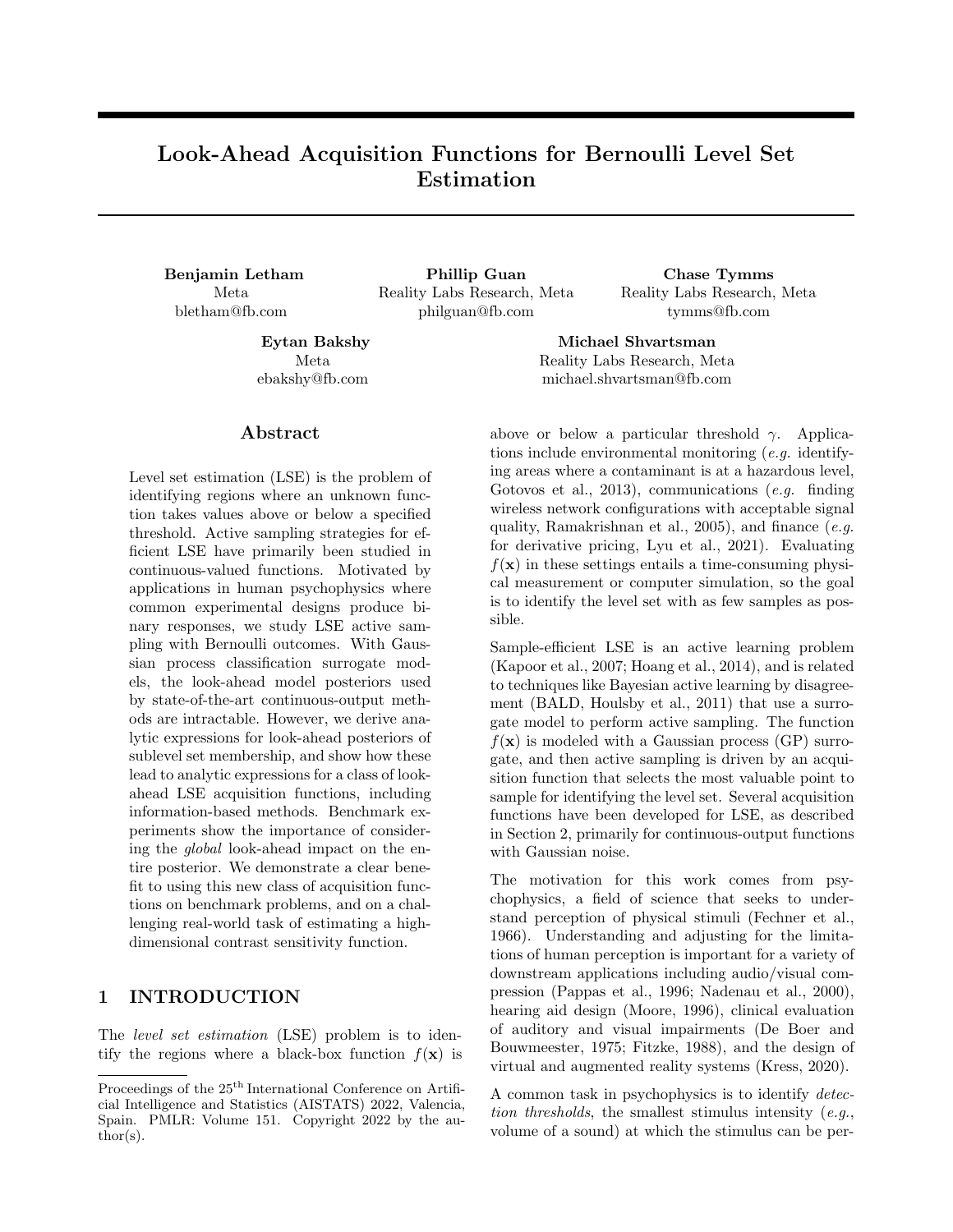[Johnston, 1983;](#page-11-9) [Mullen, 1985;](#page-10-22) [Foley et al., 2007;](#page-9-17) [Kim](#page-10-23) [et al., 2020\)](#page-10-23). Contrast sensitivity thresholds across these dimensions have been previously measured piecemeal with traditional psychophysical methods which cannot scale beyond three or four dimensions, and therefore a definitive CSF simultaneously accounting for all of these variables does not exist.

To evaluate our methods on CSF threshold identification, we ran a real CSF psychophysical discrimination study on one of the authors using Psychopy [\(Peirce](#page-10-24) [et al., 2019\)](#page-10-24). As is standard for CSF measurement, stimuli were animated, Gaussian-windowed sinusoidal gratings, conventionally known as Gabor patches [\(Ga](#page-9-18)[bor, 1946\)](#page-9-18), generated by convolving a sinusoid with a Gaussian, which then had one half of the image scrambled, and were animated by advancing the phase of the sinusoid. Fig. [4](#page-6-1) shows three examples of stimuli used in this experiment, where the task for the participant was to identify whether the scrambled half of the image was on the left or the right, and the  $y$ response is whether they correctly identified the side with the stimulus  $(y = 1)$  or not  $(y = 0)$ . This was thus a discrimination task like those in Section [5](#page-5-0) where the success rate was lower-bounded by  $p = 0.5$  (guessing). The goal was to identify the detection threshold where  $p = 0.75$ . For each stimulus, we varied eight properties that are known to affect the CSF: background luminance, stimulus contrast, stimulus orientation, temporal frequency of the animation, spatial frequency, stimulus size, and location on the screen (angle and distance from center). We collected responses to 1000 quasi-random stimuli which were used to fit a 6-d surrogate model for benchmarking purposes—see the supplement for details. We evaluated the same LSE methods from Section [5,](#page-5-0) using the surrogate model as ground truth from which Bernoulli responses were simulated.

The results on the real-world CSF task are shown in Fig. [5.](#page-7-0) As in the high-dimensional synthetic problems, straddle and the local methods (LocalMI and LocalSUR) failed to outperform the non-active quasirandom baseline. Global look-ahead methods continued to consistently perform best.

# 7 DISCUSSION

We have derived analytic formulae for the lookahead level-set posteriors with Bernoulli observations, and used them to construct acquisition functions for Bernoulli LSE. The formulae enabled applying stateof-the-art approaches for Gaussian observations, SUR and MI, to the Bernoulli setting, while also making it easy to construct EAVC, a novel acquisition function. Prior to this work, none of the look-ahead acquisition



<span id="page-7-0"></span>Figure 5: Real psychophysics task results. Performance averaged across 280 repeated runs on the real contrast sensitivity function task. As in the synthetic benchmarks, non-global acquisition functions generally performed poorly, and the quasi-random baseline was remarkably strong. Global look-ahead methods performed best, and significantly better than the other methods.

functions could be applied directly to Bernoulli LSE, leaving the straddle and quasi-random search as the primary available strategies. The results of Theorem [1](#page-3-0) have thus greatly expanded the Bernoulli LSE acquisition toolbox.

Our empirical results showed that the global lookahead acquisition functions developed in this paper are essential for consistently achieving good estimates of the level set. The localized look-ahead methods LocalSUR and LocalMI have previously been studied with Gaussian observations, and shown to perform well on those problems [\(Picheny et al., 2010;](#page-10-15) [Nguyen](#page-10-9) [et al., 2021\)](#page-10-9); we found that in high-dimensional problems with Bernoulli observations, they often performed worse than quasi-random search. This highlights the importance of evaluating acquisition functions particularly for this setting, as well as the key differences between this setting and the more typical Gaussian observations.

The setting we consider here is particularly challenging for active learning because Bernoulli observations in essence have very high noise levels in the region of interest. The standard deviation of a Bernoulli random variable is  $\sqrt{p(1-p)}$ , which at the target threshold here of  $p = 0.75$  is approximately 0.43; this nearly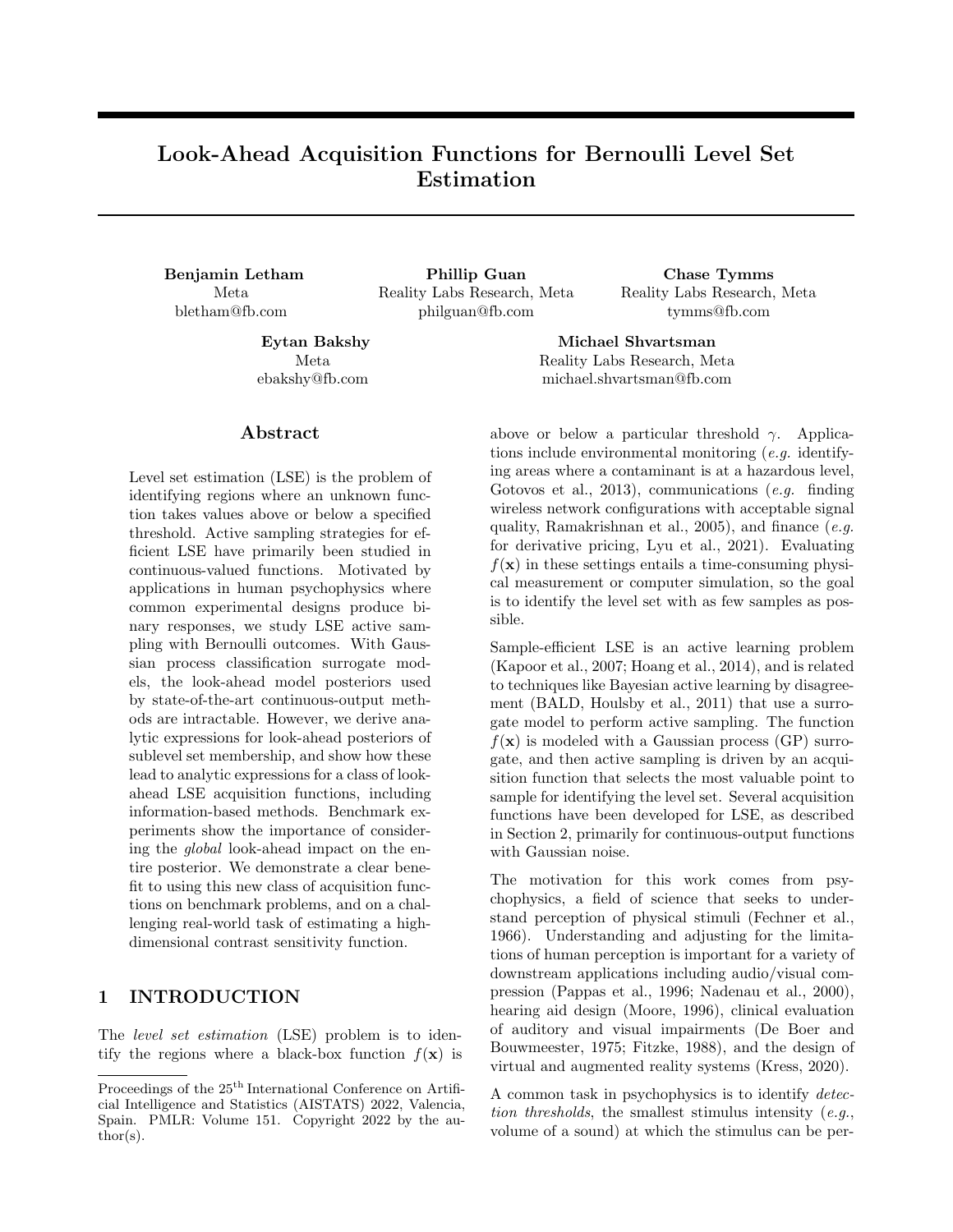equals the total variation of the entire function (p from 0.5 to 1). Noise levels on par with the total function variation make it difficult to learn a decent global surrogate, and mean that many observations are required to significantly reduce posterior variance. This exacerbates existing boundary over-exploration pathologies of GPs in general [\(Siivola et al., 2018\)](#page-11-10) and classification GPs in particular (e.g. [Song et al., 2017\)](#page-11-1). Localized look-ahead methods target areas of high variance on the edges, and, unlike in the Gaussian case, get stuck on the edges because in high dimensions the variance is never sufficiently reduced. Thus having a lookahead acquisition function is not by itself sufficient to achieve good performance, we must look ahead to the global impact of a point.

The strong performance of quasi-random search as a baseline on the high-dimensional problems highlights an interesting difference between LSE and BO, where quasi-random search does not typically provide as strong a comparator. In BO, the target is often a single point, the global optimum. In LSE, we are trying to learn the boundary of the set  $L_{\gamma}(f)$ , which in general could be a  $(d \quad 1)$ -dimensional manifold. LSE thus inherently requires more global evaluation than BO. Quasi-random search performs maximally global evaluation of the function, which is much less detrimental for LSE than for BO. Much of the literature on LSE has not included a critical evaluation of random or quasi-random search in benchmark experiments our results show that one should always be included.

Our real-world application focused on a visual psychophysics task, but there is a broad set of other useful applications for Bernoulli LSE. In robotics, one may wish to find the set of controller parameters under which a robot can successfully traverse an obstacle with high probability [\(Tesch et al., 2013\)](#page-11-11). This problem can be cast as Bernoulli LSE. Several other important classes of problems have discrete outputs, such as ordinal regression [\(Chu et al., 2005\)](#page-9-19) and preference learning [\(Chu and Ghahramani, 2005;](#page-9-20) Fürnkranz and Hüllermeier, 2010). Finding all configurations that are preferred to a current baseline via preference learning can be cast as Bernoulli LSE. Finally, psychophysics itself comprises many application areas: it is a foundational component of AR/VR research, a rapidly developing area of computing, while also having several important applications in disease diagnostics and management, as described in the Introduction.

While our results show strong estimation performance with the acquisition functions developed here, there remain several important areas of future work. First, in acquisition function development: There is no single best acquisition function for all problems, and LSE as a field will benefit from expanding the acquisition toolbox. Our results make it easy to compute any lookahead acquisition function that is a function of the level set posterior, which can accelerate development for Bernoulli LSE. Second, in the scope of the lookahead: Recent work in BO has targeted multi-step acquisition functions, in which we look ahead multiple steps of acquisition rather than just one as is done here  $(González et al., 2016; Jiang et al., 2020a,b). Our re (González et al., 2016; Jiang et al., 2020a,b). Our re (González et al., 2016; Jiang et al., 2020a,b). Our re (González et al., 2016; Jiang et al., 2020a,b). Our re$ sults here could form a basis for non-myopic Bernoulli LSE. Finally, in the model classes: Similar results may exist for other types of classification GPs, such as the logit model or skew GPs [\(Benavoli et al., 2020\)](#page-8-6), which have different advantages relative to the probit model used here.

#### Acknowledgements

Thanks to James Wilson for developing a differentiable BVN routine that enabled gradient optimization of the look-ahead acquisition functions; Lucy Owen for assistance with implementing the human experiments; the AEPsych team for development of the [AEPsych](https://github.com/facebookresearch/aepsych) platform in which the experiments were run; and the anonymous reviewers for their constructive feedback.

#### References

- <span id="page-8-4"></span>Azzimonti, D., Ginsbourger, D., Chevalier, C., Bect, J., and Richet, Y. (2021). Adaptive design of experiments for conservative estimation of excursion sets. Technometrics, 63(1):13–26.
- <span id="page-8-1"></span>Balandat, M., Karrer, B., Jiang, D. R., Daulton, S., Letham, B., Wilson, A. G., and Bakshy, E. (2020). BoTorch: A framework for efficient Monte-Carlo Bayesian optimization. In Advances in Neural Information Processing Systems 33, NeurIPS, pages 21524–21538.
- <span id="page-8-3"></span>Bect, J., Ginsbourger, D., Li, L., Picheny, V., and Vazquez, E. (2012). Sequential design of computer experiments for the estimation of a probability of failure. Statistics and Computing, 22:773–793.
- <span id="page-8-6"></span>Benavoli, A., Azzimonti, D., and Piga, D. (2020). Skew Gaussian process for classification. Machine Learning, 109:1877–1902.
- <span id="page-8-0"></span>Bogunovic, I., Scarlett, J., Krause, A., and Cevher, V. (2016). Truncated variance reduction: A unified approach to Bayesian optimization and level-set estimation. In Advances in Neural Information Processing Systems 29, NIPS, pages 1507–1515.
- <span id="page-8-5"></span>Brier, G. W. (1950). Verification of forecasts expressed in terms of probability. Monthly Weather Review,  $78(1):1-3.$
- <span id="page-8-2"></span>Bryan, B., Nichol, R. C., Genovese, C. R., Schneider, J., Miller, C. J., and Wasserman, L. (2005). Active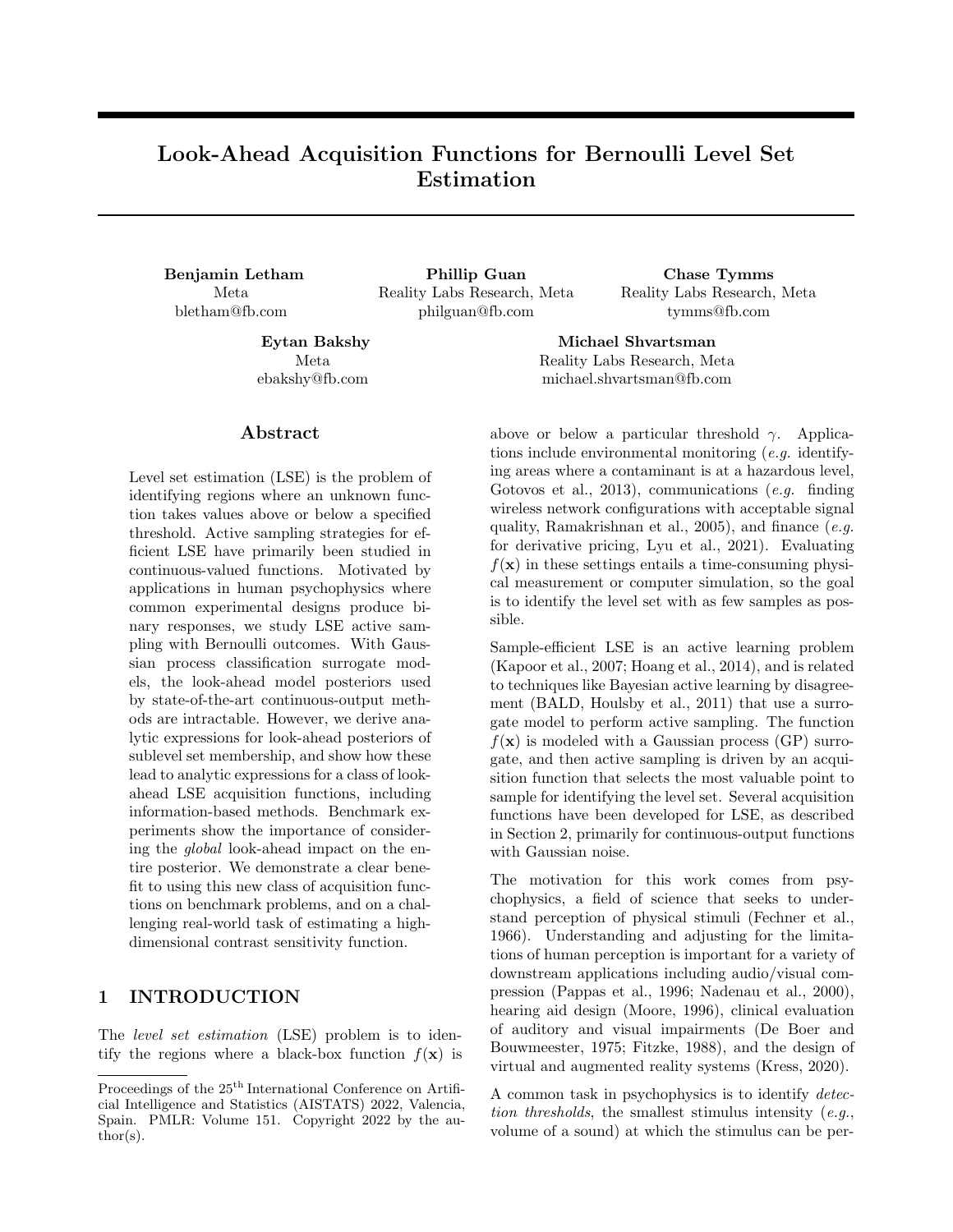learning for identifying function threshold boundaries. In Advances in Neural Information Processing Systems 18, NIPS, pages 163–170.

- <span id="page-9-11"></span>Caflisch, R. E. (1998). Monte Carlo and quasi-Monte Carlo methods. Acta Numerica, 7:1–49.
- <span id="page-9-16"></span>Campbell, F. and Robson, J. (1968). Application of Fourier analysis to the visibility of gratings. The Journal of Physiology, 197(3):551–66.
- <span id="page-9-12"></span>Chevalier, C., Bect, J., Ginsbourger, D., Vazquez, E., Picheny, V., and Richet, Y. (2014). Fast parallel Kriging-based stepwise uncertainty reduction with application to the identification of an excursion set. Technometrics, 56(4):455–465.
- <span id="page-9-20"></span>Chu, W. and Ghahramani, Z. (2005). Preference learning with Gaussian processes. In Proceedings of the 22nd International Conference on Machine Learning, ICML, pages 137–144.
- <span id="page-9-19"></span>Chu, W., Ghahramani, Z., and Williams, C. K. (2005). Gaussian processes for ordinal regression. Journal of Machine Learning Research, 6:1019–1041.
- <span id="page-9-7"></span>Cox, M. and de Vries, B. (2016). A Bayesian binary classification approach to pure tone audiometry. arXiv preprint arXiv:1511.08670.
- <span id="page-9-4"></span>De Boer, E. and Bouwmeester, J. (1975). Clinical psychophysics: Illustrated by the problem of auditory overload. Audiology, 14(4):274–299.
- <span id="page-9-3"></span>Fechner, G. T., Howes, D. H., and Boring, E. G. (1966). Elements of psychophysics, volume 1. Holt, Rinehart and Winston, New York.
- <span id="page-9-5"></span>Fitzke, F. (1988). Clinical psychophysics. Eye, 2(1):S233–S241.
- <span id="page-9-17"></span>Foley, J. M., Varadharajan, S., Koh, C. C., and Farias, M. C. (2007). Detection of Gabor patterns of different sizes, shapes, phases and eccentricities. Vision Research, 47(1):85–107.
- <span id="page-9-21"></span>Fürnkranz, J. and Hüllermeier, E. (2010). Preference learning and ranking by pairwise comparison. In Fürnkranz, J. and Hüllermeier, E., editors, Preference learning, pages 65–82. Springer, Berlin, Heidelberg.
- <span id="page-9-18"></span>Gabor, D. (1946). Theory of communication. Part 1: The analysis of information. Journal of the Institution of Electrical Engineers-Part III: Radio and Communication Engineering, 93(26):429–441.
- <span id="page-9-6"></span>Gardner, J. R., Song, X. D., Weinberger, K. Q., Barbour, D., and Cunningham, J. P. (2015). Psychophysical detection testing with Bayesian active learning. In Proceedings of the Thirty-First Conference on Uncertainty in Artificial Intelligence, UAI, pages 286–297.
- <span id="page-9-14"></span>Genz, A. (2004). Numerical computation of rectangular bivariate and trivariate normal and t probabilities. Statistics and Computing, 14:251–260.
- <span id="page-9-15"></span>Gneiting, T. and Raftery, A. E. (2007). Strictly proper scoring rules, prediction, and estimation. Journal of the American Statistical Association, 102(477):359– 378.
- <span id="page-9-22"></span>González, J., Osborne, M., and Lawrence, N. (2016). GLASSES: Relieving the myopia of Bayesian optimisation. In Proceedings of the 19th International Conference on Artificial Intelligence and Statistics, AISTATS, pages 790–799.
- <span id="page-9-0"></span>Gotovos, A., Casati, N., Hitz, G., and Krause, A. (2013). Active learning for level set estimation. In Proceedings of the Twenty-Third International Joint Conference on Artifical Intelligence, IJCAI, pages 1344–1350.
- <span id="page-9-9"></span>Hensman, J., Matthews, A., and Ghahramani, Z. (2015). Scalable variational Gaussian process classification. In Proceedings of the Eighteenth International Conference on Artificial Intelligence and Statistics, AISTATS, pages 351–360.
- <span id="page-9-8"></span>Hern´andez-Lobato, J. M., Hoffman, M. W., and Ghahramani, Z. (2014). Predictive entropy search for efficient global optimization of black-box functions. In Advances in Neural Information Processing Systems 27, NIPS, pages 918–926.
- <span id="page-9-1"></span>Hoang, T. N., Low, K. H., Jaillet, P., and Kankanhalli, M. (2014). Nonmyopic  $\epsilon$ -bayes-optimal active learning of Gaussian processes. In Proceedings of the 31th International Conference on Machine Learning, ICML, pages 739–747.
- <span id="page-9-2"></span>Houlsby, N., Huszár, F., Ghahramani, Z., and Lengyel, M. (2011). Bayesian active learning for classification and preference learning. arXiv preprint arXiv:1112.5745.
- <span id="page-9-23"></span>Jiang, S., Chai, H., Gonzalez, J., and Garnett, R. (2020a). BINOCULARS for efficient, nonmyopic sequential experimental design. In Proceedings of the 37th International Conference on Machine Learning, ICML, pages 4794–4803.
- <span id="page-9-24"></span>Jiang, S., Jiang, D., Balandat, M., Karrer, B., Gardner, J., and Garnett, R. (2020b). Efficient nonmyopic Bayesian optimization via one-shot multi-step trees. In Advances in Neural Information Processing Systems 33, NeurIPS, pages 18039–18049.
- <span id="page-9-10"></span>Jones, D. R., Schonlau, M., and Welch, W. J. (1998). Efficient global optimization of expensive black-box functions. Journal of Global Optimization, 13:455– 492.
- <span id="page-9-13"></span>Jones, E., Oliphant, T., Peterson, P., et al. (2001). SciPy: Open source scientific tools for Python.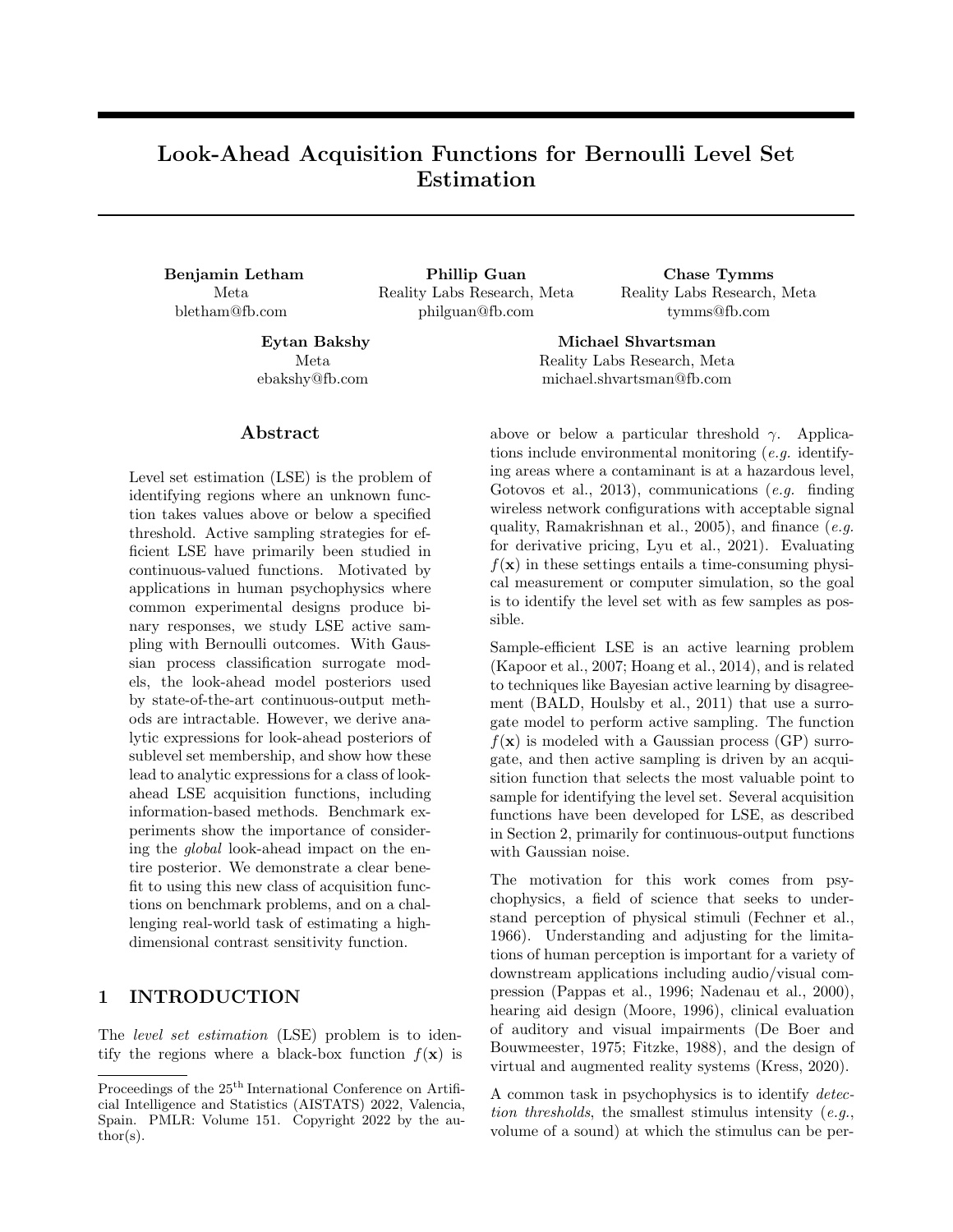- <span id="page-10-2"></span>Kapoor, A., Grauman, K., Urtasun, R., and Darrell, T. (2007). Active learning with Gaussian processes for object categorization. In Proceedings of the 11th IEEE International Conference on Computer Vision, ICCV.
- <span id="page-10-23"></span>Kim, M., Ashraf, M., Pérez-Ortiz, M., Martinovic, J., Wuerger, S., and Mantiuk, R. (2020). Contrast sensitivity functions for HDR displays. London Imaging Meeting, 2020:44–48.
- <span id="page-10-10"></span>Kim, W., Pitt, M. A., Lu, Z. L., and Myung, J. I. (2017). Planning beyond the next trial in adaptive experiments: A dynamic programming approach. Cognitive Science, 41(8):2234–2252.
- <span id="page-10-6"></span>Kress, B. C. (2020). Optical architectures for augmented-, virtual-, and mixed-reality headsets. SPIE, Bellingham, Washington.
- <span id="page-10-12"></span>Kuss, M. and Rasmussen, C. E. (2005). Assessing approximate inference for binary Gaussian process classification. Journal of Machine Learning Research, 6:1679–1704.
- <span id="page-10-1"></span>Lyu, X., Binois, M., and Ludkovski, M. (2021). Evaluating Gaussian process metamodels and sequential designs for noisy level set estimation. Statistics and Computing, 31(43):1–21.
- <span id="page-10-19"></span>Mantiuk, R., Kim, K. J., Rempel, A. G., and Heidrich, W. (2011). HDR-VDP-2: A calibrated visual metric for visibility and quality predictions in all luminance conditions. ACM Transactions on Graphics,  $30(4):1-14.$
- <span id="page-10-20"></span>Mantiuk, R. K., Denes, G., Chapiro, A., Kaplanyan, A., Rufo, G., Bachy, R., Lian, T., and Patney, A. (2021). FovVideoVDP: A visible difference predictor for wide field-of-view video. ACM Transactions on Graphics, 40(4):1–19.
- <span id="page-10-13"></span>Minka, T. P. (2001). Expectation propagation for approximate Bayesian inference. In Proceedings of the Seventeenth Conference on Uncertainty in Artificial Intelligence, UAI, pages 362–369.
- <span id="page-10-5"></span>Moore, B. C. (1996). Perceptual consequences of cochlear hearing loss and their implications for the design of hearing aids. Ear and Hearing, 17(2):133– 161.
- <span id="page-10-22"></span>Mullen, K. (1985). The contrast sensitivity of human color vision to red-green and blue-yellow chromatic gratings. The Journal of Physiology, 359:381–400.
- <span id="page-10-4"></span>Nadenau, M. J., Winkler, S., Alleysson, D., and Kunt, M. (2000). Human vision models for perceptually optimized image processing  $-$  a review. Proceedings of the IEEE, 32.
- <span id="page-10-9"></span>Nguyen, Q. P., Low, B. K. H., and Jaillet, P. (2021). An information-theoretic framework for unifying active learning problems. In Proceedings of the 35th

AAAI Conference on Artificial Intelligence, AAAI, pages 9126–9134.

- <span id="page-10-17"></span>Owen, A. B. (1998). Scrambling Sobol' and Niederreiter-Xing points. Journal of Complexity, 14:466–489.
- <span id="page-10-25"></span>Owen, D. B. (1980). A table of normal integrals. Communications in Statistics - Simulation and Computation, 9(4):389–419.
- <span id="page-10-8"></span>Owen, L., Browder, J., Letham, B., Stocek, G., Tymms, C., and Shvartsman, M. (2021). Adaptive nonparametric psychophysics. arXiv preprint arXiv:2104.09549.
- <span id="page-10-18"></span>Owsley, C. (2003). Contrast sensitivity. Ophthalmology Clinics of North America, 16(2):171—177.
- <span id="page-10-3"></span>Pappas, T. N., Michel, T. A., and Hinds, R. O. (1996). Supra-threshold perceptual image coding. In Proceedings of 3rd IEEE International Conference on Image Processing, ICIP, pages 237–240.
- <span id="page-10-16"></span>Patefield, M. and Tandy, D. (2000). Fast and accurate calculation of Owen's T function. Journal of Statistical Software, 5(5):1–25.
- <span id="page-10-24"></span>Peirce, J., Gray, J. R., Simpson, S., MacAskill, M. R., Höchenberger, R., Sogo, H., Kastman, E. K., and Lindeløv, J. K. (2019). PsychoPy2: Experiments in behavior made easy. Behavior Research Methods, 51:195–203.
- <span id="page-10-15"></span>Picheny, V., Ginsbourger, D., Roustant, O., Haftka, R. T., and Kim, N.-H. (2010). Adaptive designs of experiments for accurate approximation of a target region. Journal of Mechanical Design, 132(7):071008.
- <span id="page-10-0"></span>Ramakrishnan, N., Bailey-Kellogg, C., Tadepalli, S., and Pandey, V. N. (2005). Gaussian processes for active data mining of spatial aggregates. In Proceedings of the 2005 SIAM International Conference on Data Mining, SDM, pages 427–438.
- <span id="page-10-14"></span>Ranjan, P., Bingham, D., and Michailidis, G. (2008). Sequential experiment design for contour estimation from complex computer codes. Technometrics, 50(4):527–541.
- <span id="page-10-11"></span>Rasmussen, C. E. and Williams, C. K. I. (2006). Gaussian Processes for Machine Learning. The MIT Press, Cambridge, Massachusetts.
- <span id="page-10-21"></span>Robson, J. G. (1966). Spatial and temporal contrastsensitivity functions of the visual system. Journal of the Optical Society of America, 56(8):1141–1142.
- <span id="page-10-7"></span>Schlittenlacher, J., Turner, R. E., and Moore, B. C. (2020). Application of Bayesian active learning to the estimation of auditory filter shapes using the notched-noise method. Trends in Hearing, 24.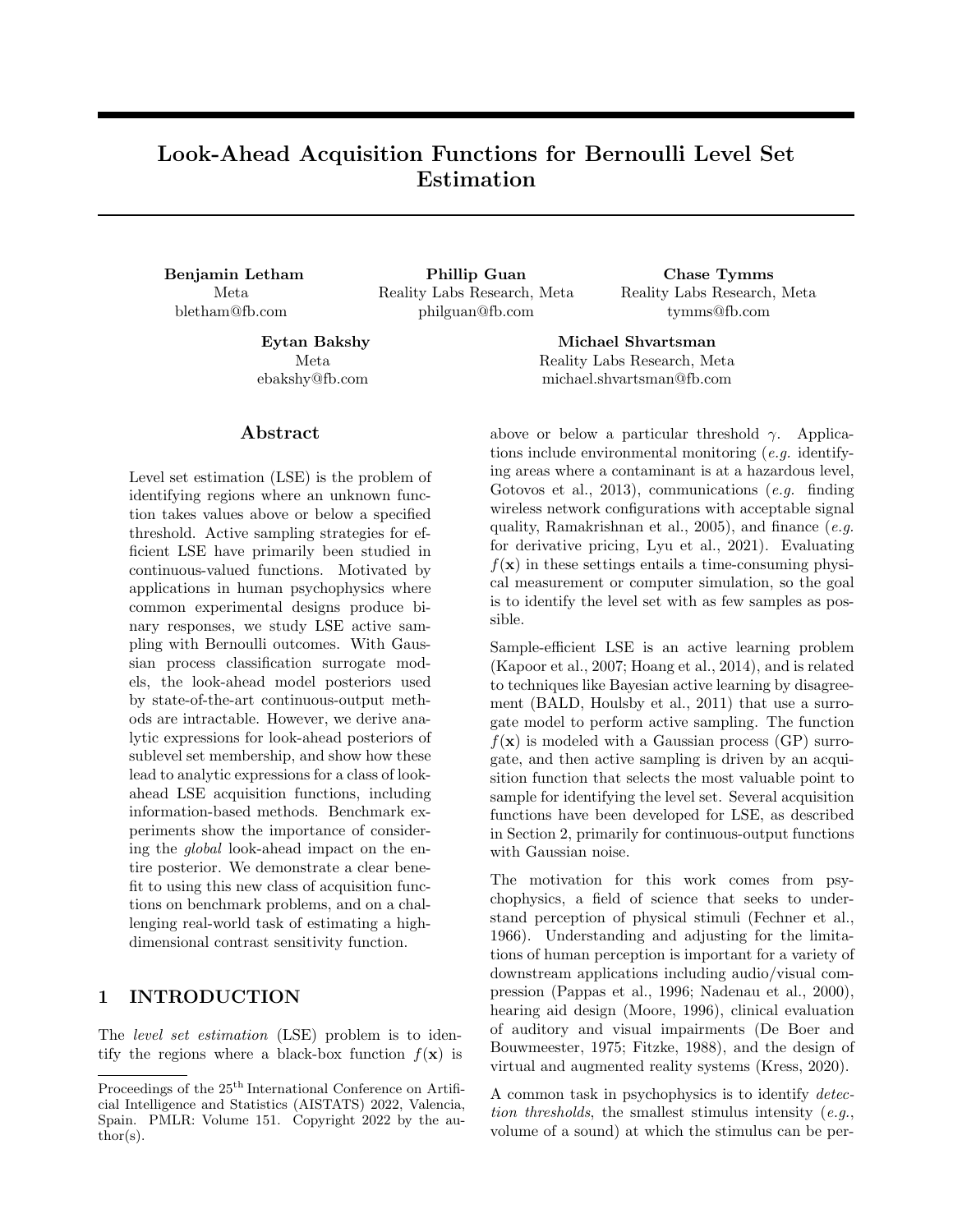- <span id="page-11-3"></span>Schlittenlacher, J., Turner, R. E., and Moore, B. C. J. (2018). Audiogram estimation using Bayesian active learning. The Journal of the Acoustical Society of America, 144(1):421–430.
- <span id="page-11-4"></span>Scott, W., Frazier, P., and Powell, W. (2011). The correlated knowledge gradient for simulation optimization of continuous parameters using Gaussian process regression. SIAM Journal of Optimization, 21(3):996–1026.
- <span id="page-11-10"></span>Siivola, E., Vehtari, A., Vanhatalo, J., Gonzalez, J., and Andersen, M. R. (2018). Correcting boundary over-exploration deficiencies in Bayesian optimization with virtual derivative sign observations. In Proceedings of the 28th IEEE International Workshop on Machine Learning for Signal Processing, MLSP.
- <span id="page-11-1"></span>Song, X. D., Garnett, R., and Barbour, D. L. (2017). Psychometric function estimation by probabilistic classification. The Journal of the Acoustical Society of America, 141(4):2513–2525.
- <span id="page-11-2"></span>Song, X. D., Sukesan, K. A., and Barbour, D. L. (2018). Bayesian active probabilistic classification for psychometric field estimation. Attention, Perception, & Psychophysics, 80(3):798–812.
- <span id="page-11-0"></span>Song, X. D., Wallace, B. M., Gardner, J. R., Ledbetter, N. M., Weinberger, K. Q., and Barbour, D. L. (2015). Fast, continuous audiogram estimation using machine learning. Ear and Hearing, 36(6):e326– e335.
- <span id="page-11-7"></span>Srinivas, N., Krause, A., Kakade, S., and Seeger, M. (2010). Gaussian process optimization in the bandit setting: No regret and experimental design. In Proceedings of the 27th International Conference on Machine Learning, ICML.
- <span id="page-11-11"></span>Tesch, M., Schneider, J., and Choset, H. (2013). Expensive function optimization with stochastic binary outcomes. In Proceedings of the 30th International Conference on Machine Learning, ICML, pages 1283–1291.
- <span id="page-11-5"></span>Wang, Z. and Jegelka, S. (2017). Max-value entropy search for efficient Bayesian optimization. In Proceedings of the 34th International Conference on Machine Learning, ICML, pages 3627–3635.
- <span id="page-11-6"></span>Williams, C. K. I. and Barber, D. (1998). Bayesian classification with Gaussian processes. IEEE Transactions on Pattern Analysis and Machine Intelligence, 20(12):1342–1351.
- <span id="page-11-9"></span>Wright, M. and Johnston, A. (1983). Spatiotemporal contrast sensitivity and visual field locus. Vision Research, 23:983–989.
- <span id="page-11-8"></span>Zanette, A., Zhang, J., and Kochenderfer, M. J. (2018). Robust super-level set estimation using

Gaussian processes. In Joint European Conference on Machine Learning and Knowledge Discovery in Databases, ECML PKDD, pages 276–291.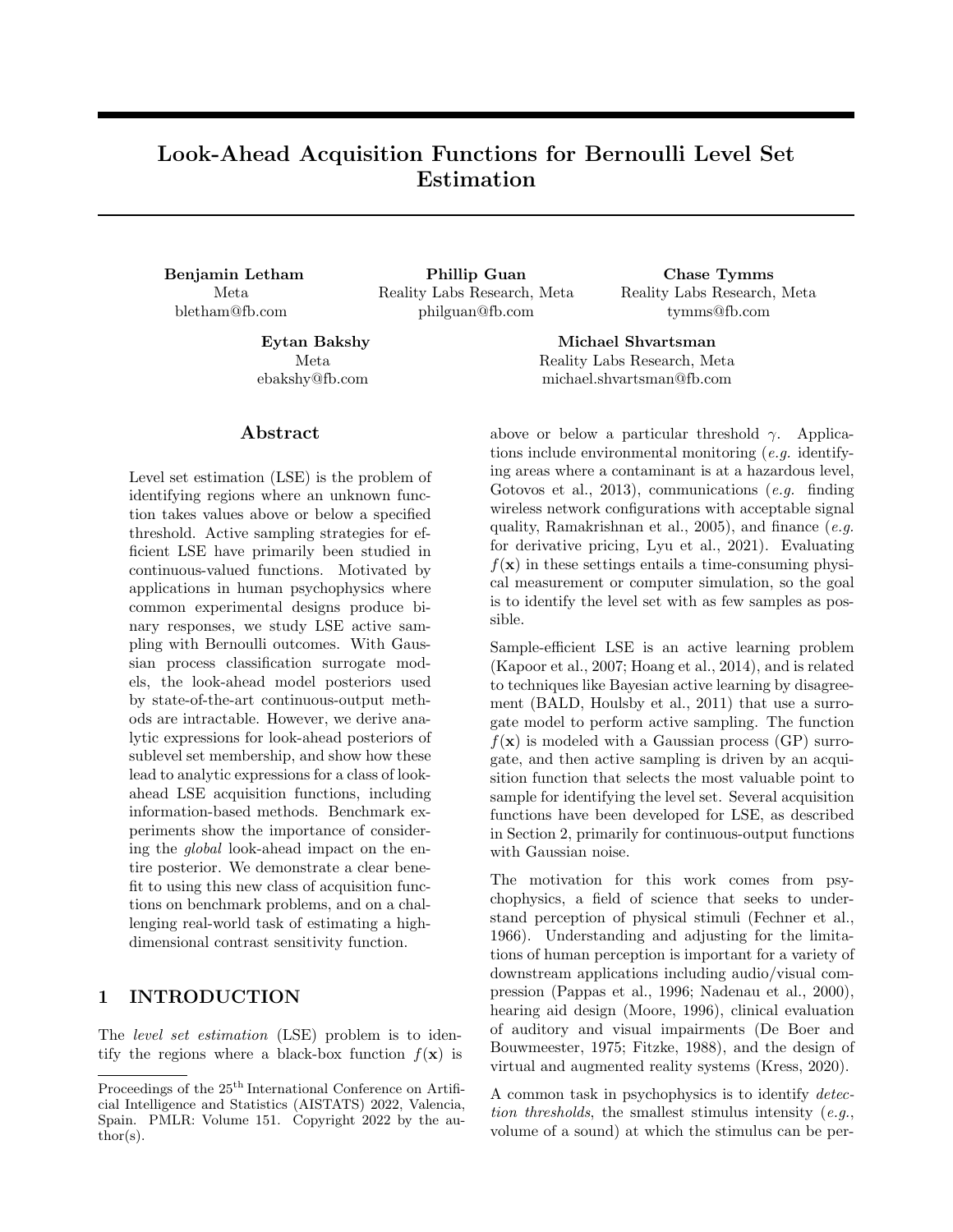# Look-Ahead Acquisition Functions for Bernoulli Level Set Estimation: Supplementary Materials

### S1 PROOFS

Here we provide proofs of the results in Propositions [1](#page-3-4) and [2,](#page-3-1) and Theorem [1.](#page-3-0) [Owen](#page-10-25) [\(1980\)](#page-10-25) undertook the Herculean effort of producing a comprehensive collection of solutions to Gaussian integrals. We use several of his results, given in the following Lemma. We use the following notation for special functions:

- Φ( ) is the standard Gaussian cumulative distribution function.
- $\bullet$   $\phi$ ( ) is the standard Gaussian density function.
- $\phi(\cdot;\mu,\sigma^2)$  is the Gaussian density with mean  $\mu$  and variance  $\sigma^2$ , so that  $\phi(x;\mu,\sigma^2) = \frac{1}{\sigma}\phi\left(\frac{x-\mu}{\sigma}\right)$ .
- $T( , )$  is Owen's T function.
- BvN(,  $\phi$ ) is the standard bivariate normal cumulative distribution function.

Lemma S1.

<span id="page-12-2"></span><span id="page-12-1"></span>
$$
\int_{-7}^{+7} \Phi(a+bx)\phi(x)dx = \Phi\left(\frac{a}{1+b^2}\right),\tag{S1}
$$

$$
\int_{-1}^{+7} \Phi(a+bx)^2 \phi(x) dx = \Phi\left(\frac{a}{1+b^2}\right) \quad 2T\left(\frac{a}{1+b^2}, \frac{1}{1+2b^2}\right),\tag{S2}
$$

$$
\int_{-1}^{+1} \Phi(a+bx)\Phi(h+kx)\phi(x)dx = BvN\left(\frac{a}{1+b^2}, \frac{h}{1+k^2}; \frac{bk}{1+b^2}\right).
$$
 (S3)

These results are 10,010.8, 20,010.4, and 20,010.3, respectively, from [Owen](#page-10-25) [\(1980\)](#page-10-25).

Throughout the proofs in this section, for notational convenience and clarity we will use the shorthand  $f = f(\mathbf{x})$ to represent the latent function value at **x**, and will let  $\mu = \mu(\mathbf{x} \, jD_n)$  and  $\sigma^2 = \sigma^2(\mathbf{x} \, jD_n)$  indicate the posterior mean and variance of f. Thus,  $f_jD_n$   $N(\mu, \sigma^2)$ . Table [S1](#page-12-0) provides a complete list of the abbreviated notation used throughout this supplement.

<span id="page-12-3"></span><span id="page-12-0"></span>

| Short-hand notation   | Definition                                                                |
|-----------------------|---------------------------------------------------------------------------|
| $f, f_q$              | $f(\mathbf{x}), f(\mathbf{x}_q)$                                          |
| $\mu$ , $\mu_q$       | $\mu(\mathbf{x} \not\!\!D_n), \mu(\mathbf{x}_q \not\!\!D_n)$              |
| $\sigma$ , $\sigma_q$ | $\sigma(\mathbf{x} \not\!\!  D_n), \sigma(\mathbf{x}_q \not\!\!  D_n)$    |
| $\sigma_q$            | $Cov[f(\mathbf{x}_q), f(\mathbf{x})/D_n]$                                 |
| $\alpha$              | $\frac{\rho_{\perp}^{\mu}}{1+\sigma^2}$                                   |
| $\epsilon$            | $\frac{1}{1+2\sigma^2}$                                                   |
| $b, b_a$              | $\frac{\gamma}{\sigma}$ , $\frac{\gamma}{\sigma_a}$                       |
| $Z_q$                 | $\left(a_-,b_q;\frac{\rho q}{\sigma_q}\frac{q}{1+\sigma^2}\right)$<br>BvN |
| Z                     | BvN $\left(a\right),b;\frac{\sigma}{1+\sigma^2}\right)$                   |

Table S1: Abbreviated notation used throughout the proofs and other results in this supplement.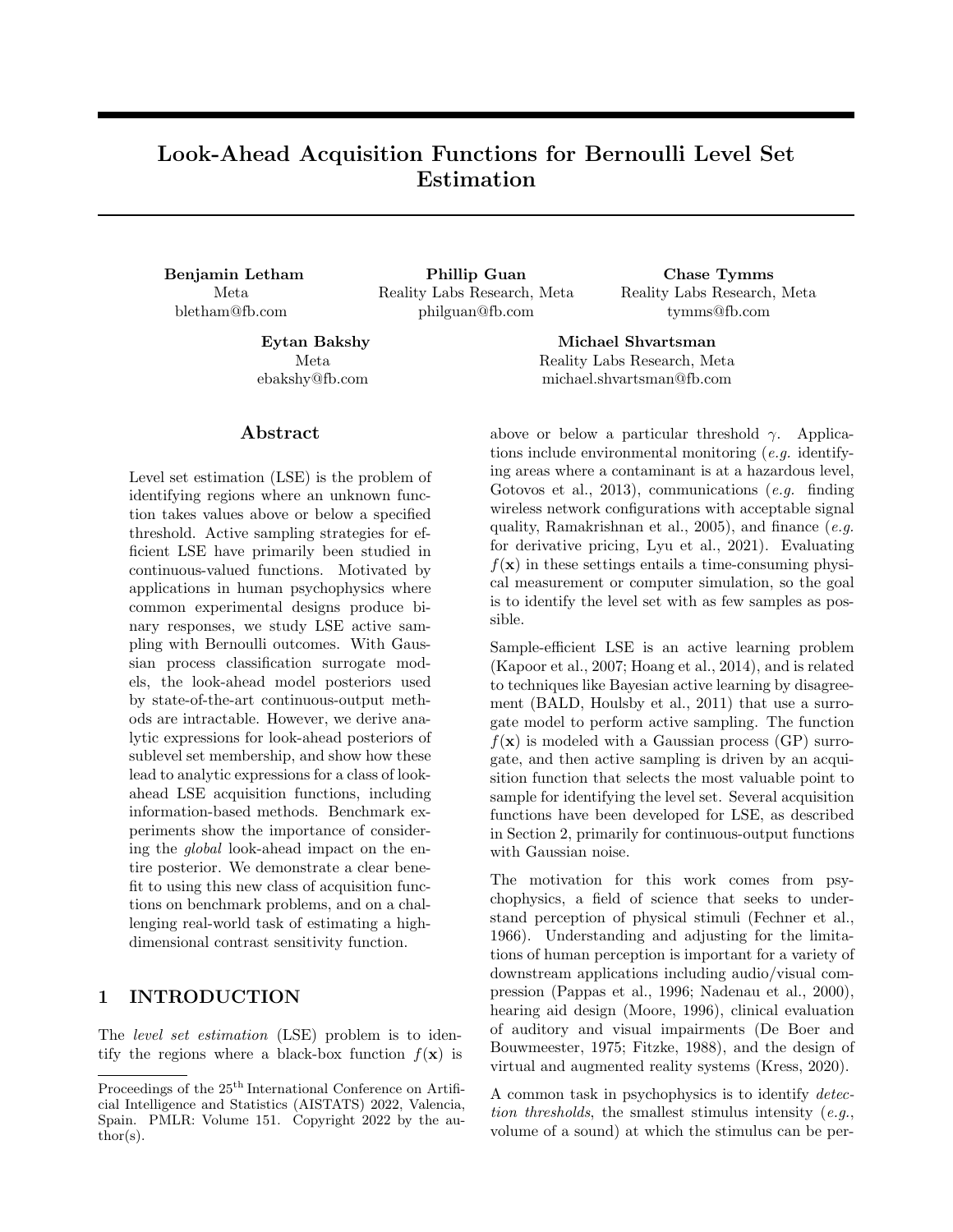Proof of Proposition [1.](#page-3-4)

$$
E[z(\boldsymbol{x})/D_n] = E[\Phi(f)/D_n]
$$
  
=  $\int_{-1}^{+1} \Phi(f)\phi(f;\mu,\sigma^2)df$  (S4)  
=  $\frac{1}{2} \int_{-1}^{+1} \Phi(f)\phi(\frac{f-\mu}{\sigma}) df$ 

<span id="page-13-2"></span>
$$
\sigma \int_{\tau}^{\tau} \int_{\tau}^{\tau} \Phi(\mu + \sigma \tilde{f}) \phi(\tilde{f}) d\tilde{f}
$$
 (S5)

<span id="page-13-0"></span>
$$
= \Phi\left(\frac{\mu}{\sqrt{1+\sigma^2}}\right),\tag{S6}
$$

where [\(S5\)](#page-13-0) used the change of variables  $\tilde{f} = \frac{f}{\sigma} \mu$ , and [\(S6\)](#page-13-1) used [\(S1\)](#page-12-1). For the variance,

$$
Var[z(\boldsymbol{x})/D_n] = E[z(\boldsymbol{x})^2/D_n] \quad (E[z(\boldsymbol{x})/D_n])^2,
$$

where, similarly as before,

$$
E[z(\boldsymbol{x})^2/D_n] = \int_{-1}^{+1} \Phi(f)^2 p(f/D_n) df
$$
  
= 
$$
\int_{-1}^{+1} \Phi(\mu + \sigma \tilde{f})^2 \phi(\tilde{f}) d\tilde{f}
$$
  
= 
$$
\Phi\left(\frac{\mu}{\sqrt{1+\sigma^2}}\right) 2T\left(\frac{\mu}{\sqrt{1+\sigma^2}}, \frac{1}{\sqrt{1+2\sigma^2}}\right)
$$

using [\(S2\)](#page-12-2). Letting  $a = \frac{\rho \mu}{1 + \sigma^2}$  and  $c = \frac{\rho \mu}{1 + 2\sigma^2}$  as in Proposition [1,](#page-3-4) we have that

Var[
$$
z(\mathbf{x})jD_n
$$
] =  $\Phi(a)$   $\Phi(a)^2$  2T( $a, c$ ).

<span id="page-13-1"></span>

 $\Box$ 

Proof of Proposition [2.](#page-3-1)

$$
\mathsf{P}(y = 1/\mathsf{D}_n, \mathbf{x}) = \int_{-1}^{+1} \mathsf{P}(y = 1/\mathit{f}) p(\mathit{f}/\mathsf{D}_n) d\mathit{f} = \int_{-1}^{+1} \Phi(\mathit{f}) \phi(\mathit{f}; \mu, \sigma^2) d\mathit{f},
$$

which we have already seen in [\(S4\)](#page-13-2) equals  $\Phi(a)$ .

For the proof of Theorem [1,](#page-3-0) we will introduce additional shorthand notation  $f_q = f(\mathbf{x}_q)$ , and as before will let  $f_q/D_n$   $\mathcal{N}(\mu_q, \sigma_q^2)$ . We let  $\sigma_q$  denote the covariance between f and  $f_q$ . We use the following result on the conditional distribution between  $f$  and  $f_q$ .

<span id="page-13-4"></span>Lemma S2. Let

$$
\begin{pmatrix} f_1 \\ f_2 \end{pmatrix} \quad \mathcal{N} \left( \begin{pmatrix} \mu_1 \\ \mu_2 \end{pmatrix}, \begin{pmatrix} \sigma_1^2 & \sigma_{12} \\ \sigma_{21} & \sigma_2^2 \end{pmatrix} \right).
$$

Then, the conditional density for  $f_1$  given  $f_2$   $\gamma$  is

$$
p(f_1/f_2 \quad \gamma) = \frac{\phi\left(\frac{f_1 \quad \mu_1}{\sigma_1}\right)}{\sigma_1 \Phi\left(\frac{\gamma}{\sigma_2}\right)} \Phi\left(\frac{\gamma}{\sqrt{\sigma_2^2}} \frac{\mu_2 \quad \frac{\sigma_{12}}{\sigma_1^2} (f_1 \quad \mu_1)}{\sqrt{\sigma_2^2 \quad \frac{\sigma_{12}^2}{\sigma_1^2}}}\right)
$$

Proof. By Bayes' theorem,

<span id="page-13-3"></span>
$$
p(f_1/f_2 \quad \gamma) = \frac{p(f_2 \quad \gamma/f_1)p(f_1)}{p(f_2 \quad \gamma)} = \frac{p(f_2 \quad \gamma/f_1)\phi\left(\frac{f_1 \quad \mu_1}{\sigma_1}\right)}{\sigma_1\Phi\left(\frac{\gamma}{\sigma_2}\right)}.
$$
\n(S7)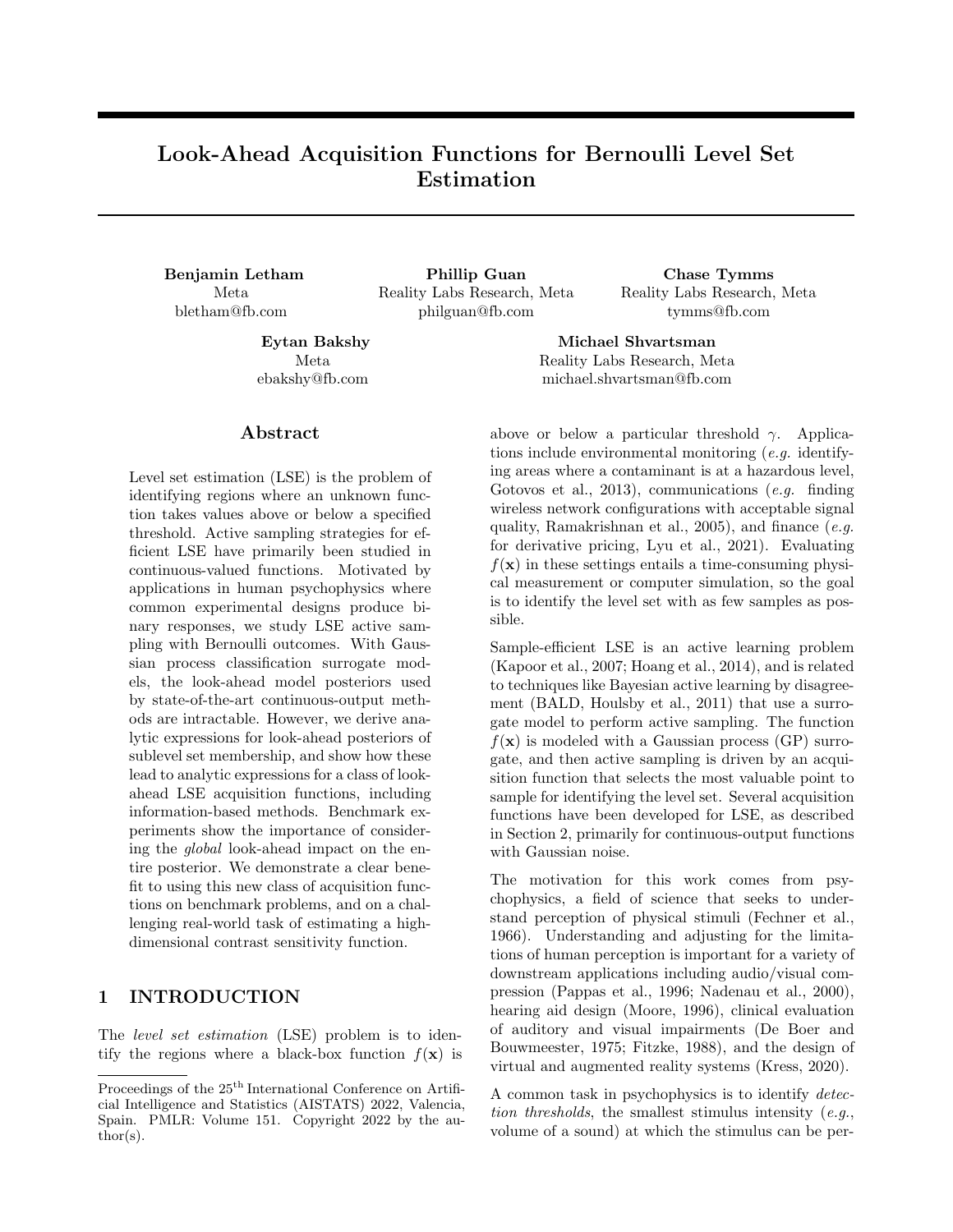It is well-known that

$$
p(f_2/f_1 = x) = \mathcal{N}(\mu_{2j1}, \sigma_{2j1})
$$

where  $\mu_{2j1} = \mu_2 + \frac{\sigma_{12}}{\sigma_1^2}(x - \mu_1)$  and  $\sigma_{2j1}^2 = \sigma_2^2 - \frac{\sigma_{12}^2}{\sigma_1^2}$ . Thus,

$$
p(f_2 \quad \gamma/f_1) = \Phi\left(\frac{\gamma - \mu_{2j1}}{\sigma_{2j1}}\right) = \Phi\left(\frac{\gamma - \mu_2 - \frac{\sigma_{12}}{\sigma_1^2}(f_1 - \mu_1)}{\sqrt{\sigma_2^2 - \frac{\sigma_{12}^2}{\sigma_1^2}}}\right),
$$

which when plugged into [\(S7\)](#page-13-3) produces the result.

Proof of Theorem [1.](#page-3-0) By Bayes' theorem, we have that

$$
\pi(\mathbf{x}_q)D_{n+1}(\mathbf{x}, y = 1)) = P(f_q \quad \gamma j D_n, \mathbf{x}, y = 1)
$$

$$
= \frac{P(y = 1)D_n, \mathbf{x}, f_q \quad \gamma P(f_q \quad \gamma j D_n)}{P(y = 1)D_n, \mathbf{x})}
$$

From Proposition [2](#page-3-1) we know the denominator equals  $\Phi(a)$  and can easily compute  $P(f_q - \gamma/D_n) = \Phi\left(\frac{\gamma - \mu_q}{\sigma_q}\right)$  $\frac{\mu_q}{\sigma_q}\Big) =$  $\Phi(b_q),$  so the only term remaining is  ${\mathsf P}(y~=1/D_n,{\bf x}\,$  ,  $f_q$  –  $\gamma).$ 

$$
P(y = 1/D_n, \mathbf{x}, f_q \quad \gamma) = \int_{-7}^{+7} P(y = 1/f) p(f / D_n, f_q \quad \gamma) df
$$
  
\n
$$
= \int_{-7}^{+7} \Phi(f) p(f / D_n, f_q \quad \gamma) df
$$
  
\n
$$
= \frac{1}{\sigma \Phi\left(\frac{\gamma - \mu_q}{\sigma_q}\right)} \int_{-7}^{+7} \Phi(f) \Phi\left(\frac{\gamma - \mu_q - \frac{\sigma_q}{\sigma^2}(f - \mu)}{\sqrt{\sigma_q^2 - \frac{\sigma_q^2}{\sigma^2}}}\right) \phi\left(\frac{f - \mu}{\sigma}\right) df
$$
(S8)  
\n
$$
= \frac{1}{\Phi\left(\frac{\gamma - \mu_q}{\sigma_q}\right)} \int_{-7}^{+7} \Phi(\mu + \sigma \tilde{f}) \Phi\left(\frac{\gamma - \mu_q - \frac{\sigma_q}{\sigma}\tilde{f}}{\sqrt{\sigma_q^2 - \frac{\sigma_q^2}{\sigma^2}}}\right) \phi(\tilde{f}) d\tilde{f}
$$
  
\n
$$
= \frac{1}{\Phi\left(\frac{\gamma - \mu_q}{\sigma_q}\right)} BvN \left(\frac{\mu}{\sqrt{1 + \sigma^2}}, \frac{\gamma - \mu_q}{\sqrt{\sigma_q^2 - \frac{\sigma_q^2}{\sigma^2}}\sqrt{1 + \frac{\sigma_q^2}{\sigma^2 \sigma_q^2 - \sigma_q^2}}}{\sqrt{1 + \sigma^2}\sqrt{1 + \sigma^2}\sqrt{1 + \frac{\sigma_q^2}{\sigma^2 \sigma_q^2 - \sigma_q^2}}}\right)
$$
  
\n
$$
= \frac{1}{\Phi\left(\frac{\gamma - \mu_q}{\sigma_q}\right)} BvN \left(\frac{\mu}{\sqrt{1 + \sigma^2}}, \frac{\gamma - \mu_q}{\sigma_q}, \frac{\sigma_q}{\sigma_q\sqrt{1 + \sigma^2}}\right).
$$
(S9)

Here [\(S8\)](#page-14-0) used Lemma [S2,](#page-13-4) and [\(S9\)](#page-14-1) used [\(S3\)](#page-12-3) with  $a = \mu$ ,  $b = \sigma$ ,  $h = \frac{\gamma - \mu_q}{\sqrt{g}}$  $\sigma_q^2$   $\frac{\sigma_q^2}{\sigma^2}$ , and  $k = \frac{\sigma_q}{\sigma^2 \sigma_q^2 \sigma_q^2}$ . Combining this term with the other terms, and using the convenient definitions of  $a$  and  $b_q$ , we have that

$$
\pi(\mathbf{x}_q)D_{n+1}(\mathbf{x}, y = 1)) = \frac{1}{\Phi(a)} BvN\left(a, b_q; \frac{\sigma_q}{\sigma_q\sqrt{1+\sigma^2}}\right).
$$

For the  $y = 0$ , case,

$$
\pi(\mathbf{x}_q)D_{n+1}(\mathbf{x}, y = 0)) = \frac{P(y = 0)D_n, \mathbf{x}, f_q \quad \gamma)P(f_q \quad \gamma)D_n}{P(y = 0)D_n, \mathbf{x})}
$$

The terms are easily computed from what we have already found:  $P(y = 0/D_n, x) = 1$   $\Phi(a)$ , and  $P(y = 0/D_n, x) = 1$  $0/D_n$ ,  $\mathbf{x}$ ,  $f_q$   $\gamma$ ) = 1  $\frac{1}{\Phi(b_q)}$ BvN  $\left(a, b_q; \frac{\mathcal{O}^q}{\sigma_q} \right)$  $\frac{\rho_{q}}{\sigma_{q}^{}}\frac{\rho_{q}}{1+\sigma^{2}}$ . Plugging these in yields the result in the Theorem.

 $\Box$ 

<span id="page-14-1"></span><span id="page-14-0"></span>.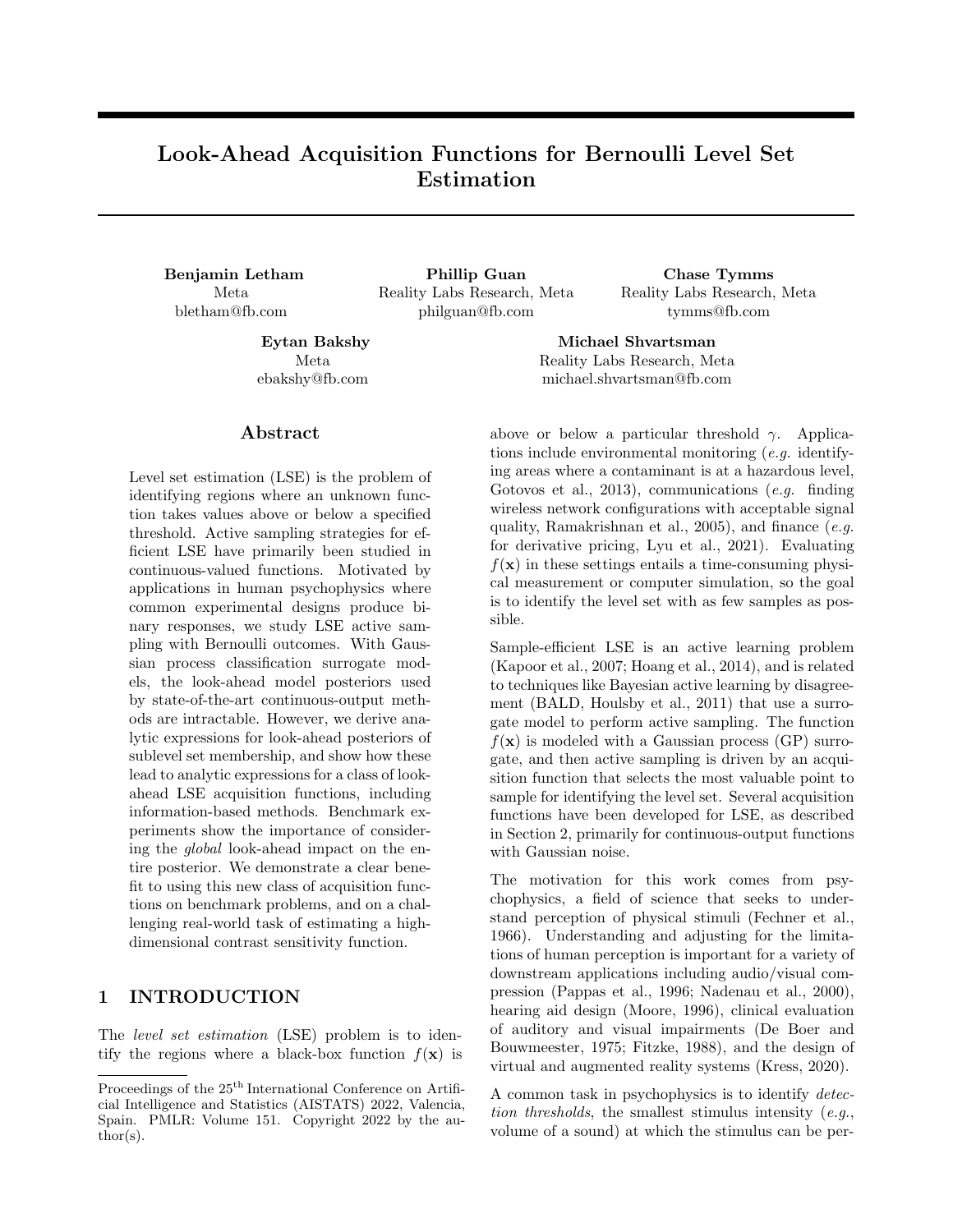# S2 ACQUISITION EXPRESSIONS

Here we provide the full expression used to compute each look-ahead acquisition function, using the same posterior short-hand notation as in the previous section.

#### Global SUR

$$
\alpha_{\text{GlobalSUR}}(\mathbf{x}) = \sum_{\mathbf{x}_q \geq G} (\min(\Phi(b_q), 1 - \Phi(b_q)) - \min(Z_q, \Phi(a) - Z_q) - \min(\Phi(b_q) - Z_q, \Phi(-a) - \Phi(b_q) - Z_q)).
$$

### Localized SUR

 $\alpha_{\text{LocalSUR}}(x) = \min(\Phi(b), 1 \quad \Phi(b)) \quad \min(Z, \Phi(a) \quad Z) \quad \min(\Phi(b) \quad Z, \Phi(a) \quad \Phi(b) \quad Z).$ 

#### Localized MI

$$
\alpha_{\text{LocalMI}}(\mathbf{x}_{\text{ }})=H_b(\Phi(b_{\text{ }}))\quad \Phi(a_{\text{ }})H_b\left(\frac{Z}{\Phi(a_{\text{ }})}\right)+\Phi(\text{ }a_{\text{ }})H_b\left(\frac{\Phi(b_{\text{ }})-Z}{\Phi(-a_{\text{ }})}\right).
$$

Global MI

$$
\alpha_{\text{GlobalMI}}(\mathbf{x}) = \sum_{\mathbf{x}_q \geq G} \left( H_b(\Phi(b_q)) - \Phi(a) H_b\left(\frac{Z_q}{\Phi(a)}\right) + \Phi(-a) H_b\left(\frac{\Phi(b_q) - Z_q}{\Phi(-a)}\right) \right).
$$

EAVC

$$
\alpha_{\text{EAVC}}(\mathbf{x}) = \Phi(a) \left| \sum_{\mathbf{x}_q \geq G} \left( \Phi(b_q) - \frac{Z_q}{\Phi(a)} \right) \right| + \Phi(a) \left| \sum_{\mathbf{x}_q \geq G} \left( \Phi(b_q) - \frac{\Phi(b_q) - Z_q}{\Phi(a)} \right) \right|.
$$

## S3 ADDITIONAL BENCHMARK EXPERIMENT RESULTS

### S3.1 Synthetic Functions

The synthetic functions were designed to explore a variety of input and output patterns that are present in real LSE problems, and in psychophysics problems in particular. A common experimental paradigm in psychophysics is the two-alternative forced choice (2AFC) method in which the participant is given two options and forced to select one. The CSF study in Section [6,](#page-6-2) and illustrated in Fig. [4,](#page-6-1) is an example of a 2AFC task. For 2AFC tasks, the minimum probability of being correct is 0.5, because participants are forced to make a choice and in the absence of a detectable stimulus will guess randomly. Thus the probability output space is [0.5, 1], and the goal in these experiments is typically to find the  $\theta = 0.75$  threshold, as is done in our experiment. However, there are other experimental designs, and other Bernoulli LSE tasks, in which the probability of success will vary from 0 to 1, and so to show that the methods are not limited to the 2AFC setting, we designed the Binarized Hartmann6 function to have probabilities from 0 to 1, and there set the target threshold to  $\theta = 0.5$ . We now give the functional form for each synthetic function.

#### S3.1.1 Binarized Hartmann6 Function

The Binarized Hartmann6 function was a binarization of the modified Hartmann 6-d function used by [Lyu et al.](#page-10-1) [\(2021\)](#page-10-1). Their modified Hartmann 6-d function is:

$$
h(\mathbf{x}) = 1 \quad \sum_{i=1}^{4} \alpha_i \exp\left(-\sum_{j=1}^{6} A_{ij} (x_j - P_{ij})^2\right)
$$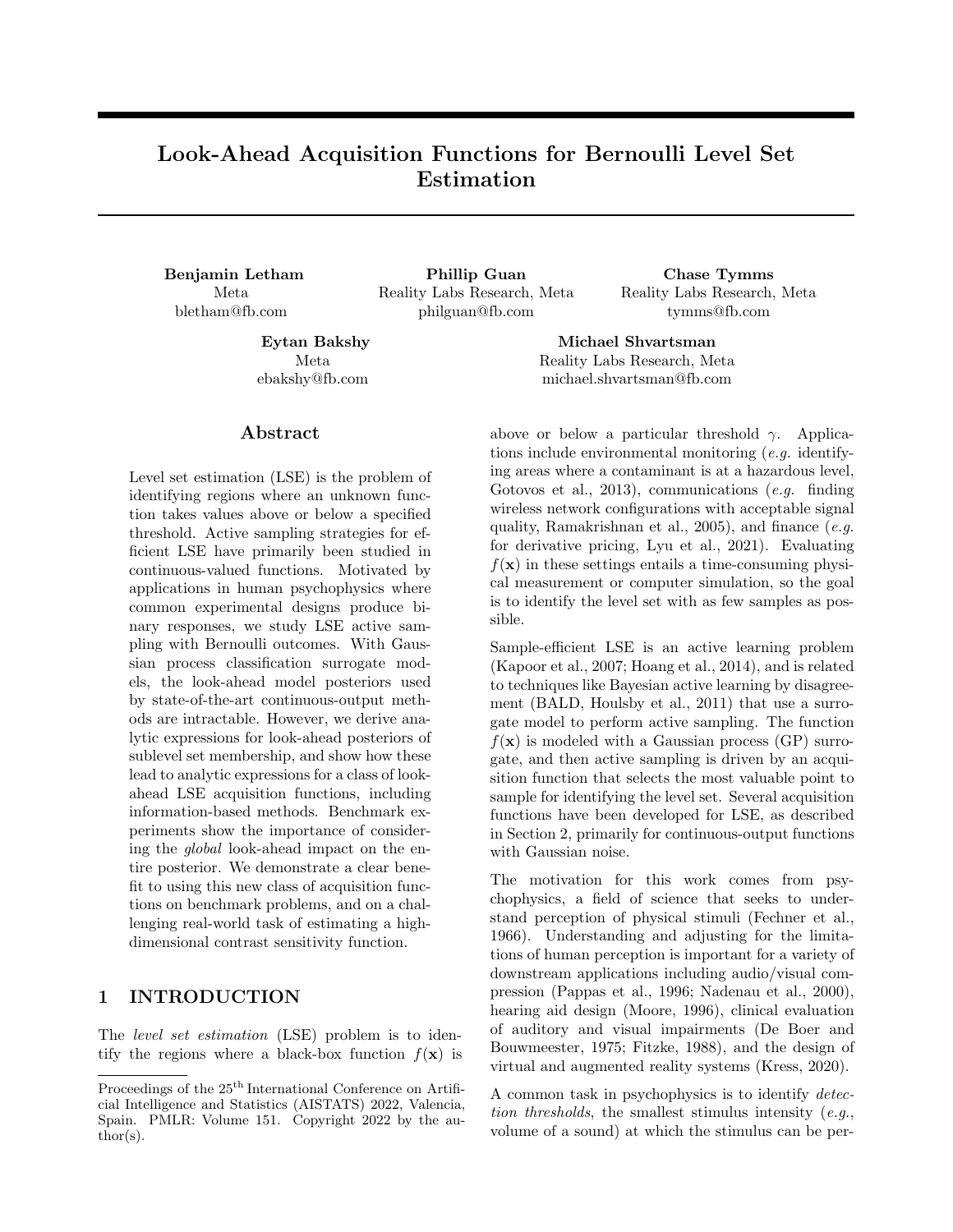with  $\alpha = [2.0, 2.2, 2.8, 3.0],$ 

$$
A = \begin{pmatrix} 8 & 3 & 10 & 3.5 & 1.7 & 6 \\ 0.5 & 8 & 10 & 1.0 & 6 & 9 \\ 3 & 3.5 & 1.7 & 8 & 10 & 6 \\ 10 & 6 & 0.5 & 8 & 1.0 & 9 \end{pmatrix}, \text{ and } P = 10^{-4} \begin{pmatrix} 1312 & 1696 & 5569 & 124 & 8283 & 5886 \\ 2329 & 4135 & 8307 & 3736 & 1004 & 9991 \\ 2348 & 1451 & 3522 & 2883 & 3047 & 6650 \\ 4047 & 8828 & 8732 & 5743 & 1091 & 381 \end{pmatrix}.
$$

We used  $f(\mathbf{x}) = 3h(\mathbf{x})$  2 as the ground-truth latent function, so that Bernoulli samples were simulated according to  $\Phi(f(\mathbf{x}))$ . The input space for this problem is as in the classic Hartmann6 problem,  $\mathbf{x} \geq [0,1]^6$ . The output probabilities,  $\Phi(f(\mathbf{x}))$ , span [0, 1], so for this problem the target threshold was set as  $\theta = 0.5$ .

#### S3.1.2 Psychophysical Discrimination, 2-d

The latent function for this problem is computed as

$$
f(x_1, x_2) = \frac{1 + x_2}{0.05 + 0.4x_1^2(0.2x_1 - 1)^2}.
$$

The input domain is  $x_1, x_2 \n\supseteq [1, 1]$ , and the output probabilities span [0.5, 1], with the target threshold  $\theta = 0.75$ .

#### S3.1.3 Psychophysical Discrimination, 8-d

For  $\mathbf{x} = [x_1, \ldots, x_8]$ , we define

$$
c(\mathbf{x}) = \left(\frac{x_3}{2}\left(1 - \cos\left(\frac{3}{5}\pi x_2 x_8 + x_7\right)\right) + x_4\right)\left(2 - x_6\left(1 + \sin\left(\frac{3}{10}\pi x_2 x_8 + x_7\right)\right)\right) - 1.
$$

Then, the Bernoulli probability for the 8-d Psychophysical Discrimination function is computed as

$$
z(\mathbf{x}) = \frac{1}{2} + \frac{1}{2}\Phi\left(\frac{x_1 - c(\mathbf{x})}{x_5(2 + c(\mathbf{x}))}\right).
$$

The input space is  $x \n\geq 1$ ,  $1\}$ <sup>8</sup> and, as in the 2-d discrimination function, the output probabilities span [0.5, 1], so the target threshold was set to 0.75.

#### S3.2 Surrogate Model and Acquisition Optimization

All methods and all experiments used the same surrogate model: A typical variational classification GP [\(Hensman](#page-9-9) [et al., 2015\)](#page-9-9) with 100 inducing points and an RBF kernel. Kernel hyperpriors were taken as the defaults from the Botorch package [\(Balandat et al., 2020\)](#page-8-1). Inducing points were selected by applying k-means to the observations. In each iteration of active learning, the model was updated with the new observation by refitting the variational distribution and kernel hyperparameters. In most iterations, the refitting was warm-started by beginning the fitting at the previous values. To avoid getting stuck in a local optimum, and as is common in Bayesian optimization, every  $10^{th}$  iteration the re-fitting was done from scratch with a refreshed set of inducing points.

To avoid conflating acquisition quality with the ability to optimize the acquisition function, all acquisition functions were optimized in the same manner, using the gradient-based acquisition optimization utilities from the Botorch package. For the global acquisition functions, the reference set G was taken as a quasi-random (scrambled Sobol) set of 500 points, which was changed for each iteration. Straddle in the probability space was evaluated as a Monte Carlo acquisition function [\(Balandat et al., 2020\)](#page-8-1) due to the lack of a differentiable implementation of Owen's T function.

Each benchmark run initialized with an initial design of 10 quasi-random points, after which the surrogate model was fit and all subsequent iterations used active sampling with the specified acquisition function. Throughout the active sampling, performance metrics were computed using a quasi-random test-set of 1000 points, which was sampled independently from anything done for the modeling or acquisition optimization.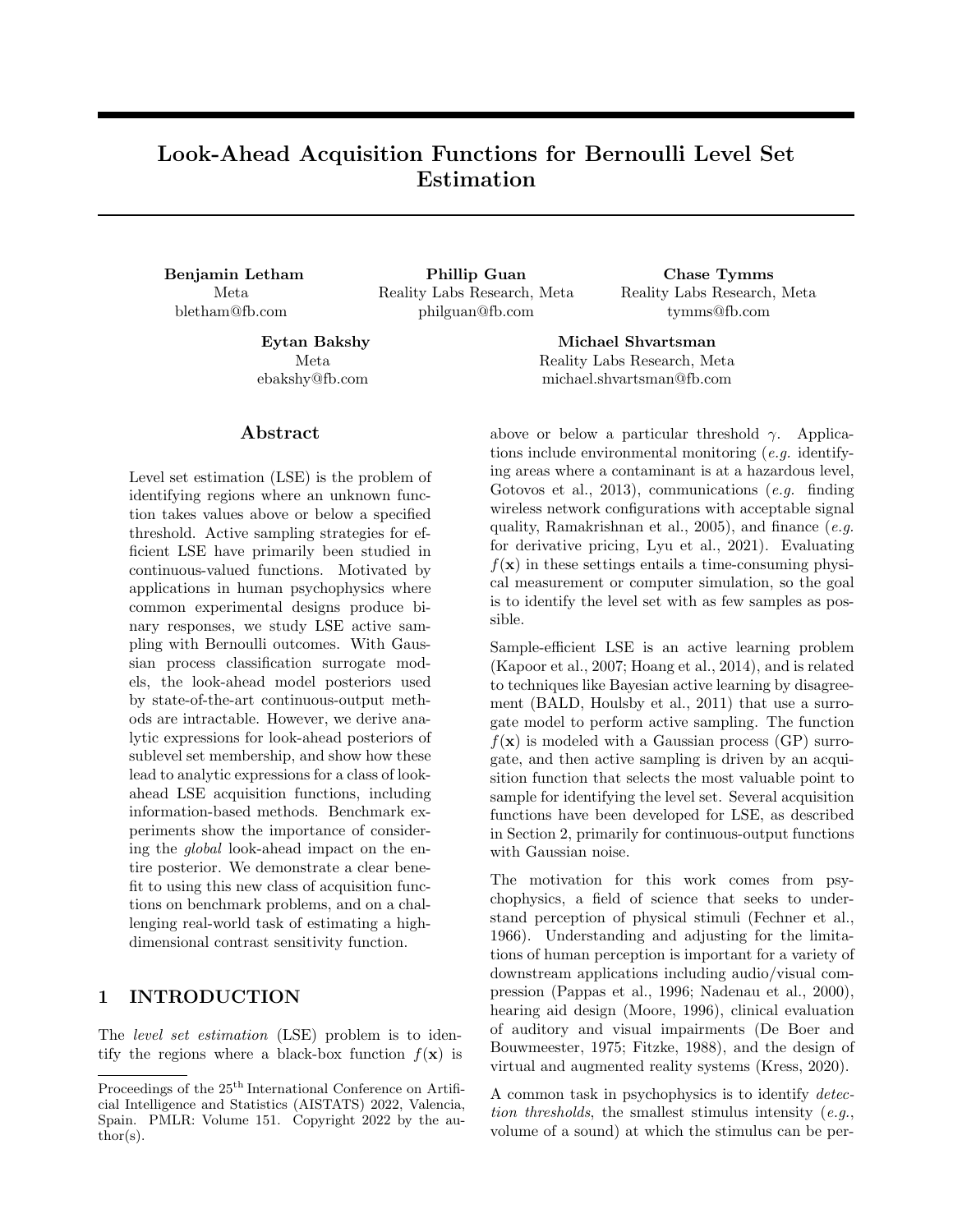

Figure S1: Benchmark results: alternative metric. Expected classification error (lower is better) of the GP surrogate model as a function of active sampling iteration, for the same benchmark results as in Fig. [3.](#page-6-0) As before, shown is the mean and two standard errors over 200 replications. On the high-dimensional problems, the localized look-ahead methods (LocalMI, LocalSUR) performed significantly worse than the quasi-random baseline. Global methods GlobalMI and EAVC were consistently the best.

### S3.3 Additional Evaluation Metrics

The results in the main text showed performance evaluated using Brier score, a strictly proper scoring rule. Proper scoring rules are an appropriate evaluation metric for this problem space because they assess not only the quality of the model point prediction, but also the calibration of posterior uncertainty. An alternative metric for evaluating classifiers in particular is the expected classification error, defined as  $p(1 \quad y) + (1 \quad p)y$  for a classifier that provides p as the probability that  $y = 1$  (*i.e.*, that a point is below threshold), and y the actual outcome (*i.e.*, if the point was actually below threshold). Fig. [S1](#page-4-1) show the results of the benchmark experiments when evaluated using expected classification error. The conclusions of the experiments do not change under this alternative evaluation metric.

Fig. [S2](#page-4-3) shows the amount of wall time required to optimize the acquisition function for a model fit to 250 observations. Global acquisition functions required more wall-time to compute due to the global reference set G, however with a per-iteration time between half a second and a second for the complete optimization when given multiple threads, they were well within the speed required for experiments with human participants.

### S3.4 Comparison to BALD and BALV

The main text discusses how the use of global active sampling methods such as BALD [\(Houlsby et al., 2011\)](#page-9-2) or Bayesian active learning by variance (BALV) [\(Song et al., 2015\)](#page-11-0) can be inefficient for level-set estimation because they may focus sampling effort on reducing variance in areas that are not close to the threshold. Fig. [S3](#page-6-0) shows empirically that this is the case, by evaluating BALD and BALV on the same benchmark problems used in the main text. For LSE in high dimensions, BALD and BALV performed significantly worse than quasi-random search, which further emphasizes the importance of developing acquisition functions specifically for LSE.

### S3.5 An Analysis of Edge Sampling Behavior

We highlighted in the main text that a source of poor performance for localized look-ahead methods is their tendency to oversample edge locations. This behavior is shown empirically in Fig. [S4,](#page-6-1) using the benchmark results from Section [5.](#page-5-0) For each benchmark run, we evaluated the proportion of active learning samples that were within 5% of the search space range of an edge. For instance, on the Binarized Hartmann6 problem where the domain is  $[0,1]^6$ , this was the proportion of points with an element less than 0.05 or greater than 0.95. In high dimensions, the localized look-ahead methods LocalMI and LocalSUR, along with the straddle acquisition, sampled significantly more edge locations than the global look-ahead methods, or quasi-random sampling. LocalMI was particularly focused on the edges, with 99% edge samples for Binarized Hartmann6.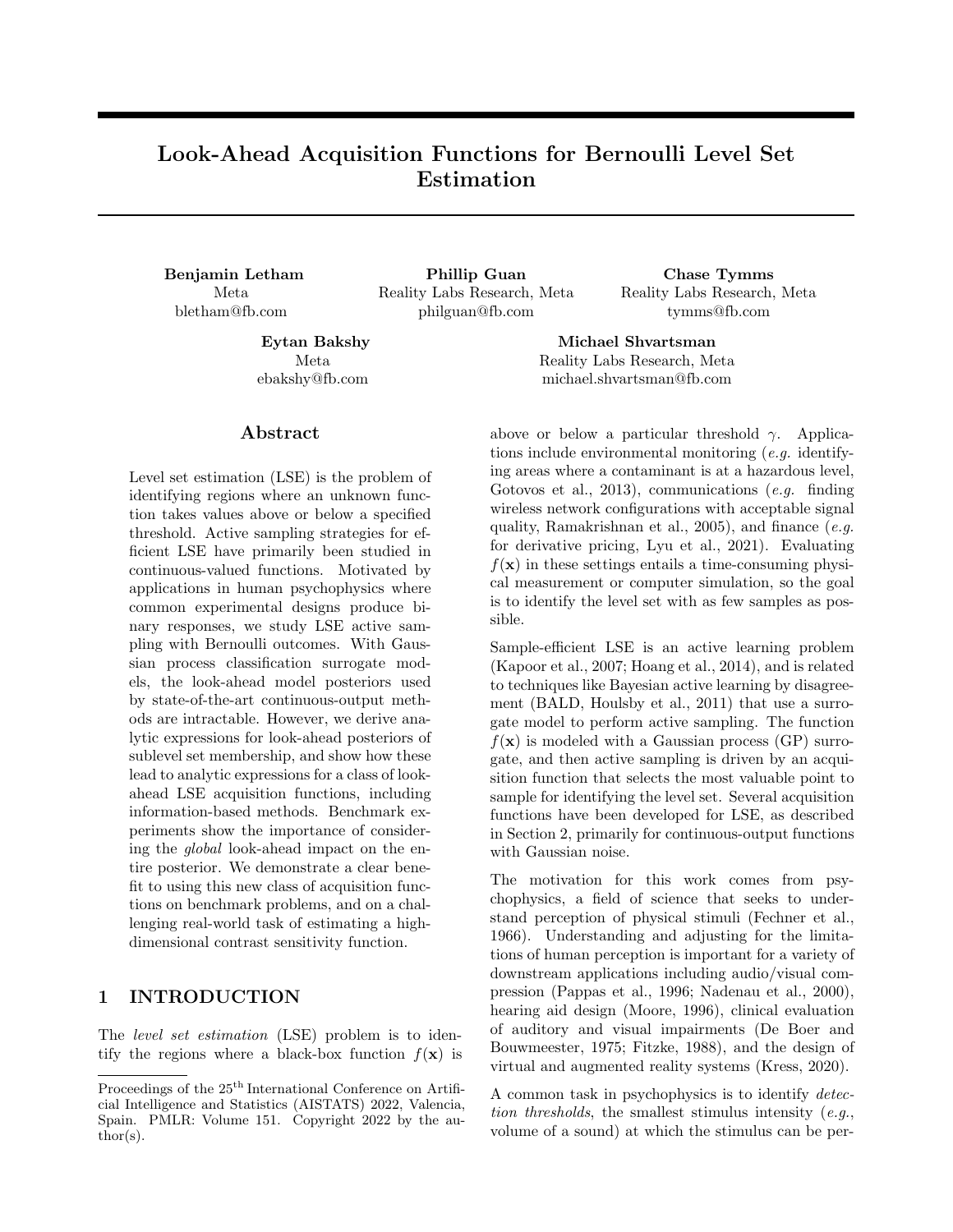

Figure S2: Benchmark results: wall time. Wall time required for acquisition optimization, in seconds, based on a surrogate model fit to 250 observations drawn from a Sobol sequence. This evaluation was done on an AWS EC2 c6l.18xlarge instance and is the average of 20 replications. Global acquisition methods required less than a second per iteration to identify the next point for evaluation.



Figure S3: **Benchmark results: BALD**. The same benchmark results as in Fig. [3,](#page-6-0) with the addition of global active sampling methods BALD and BALV. Global active sampling methods can waste samples reducing uncertainty in areas far from the threshold, and here they performed worse than quasi-random search for LSE.

EAVC had the least tendency to sample edges, and in high dimensions had an edge sampling rate comparable to quasi-random search.

#### S3.6 Sensitivity Study

The look-ahead acquisition functions described and developed in this paper do not have any hyperparameters that must be tuned. The straddle acquisition function has the  $\beta$  hyperparameter, and [Lyu et al.](#page-10-1) [\(2021\)](#page-10-1) have done a sensitivity study of various strategies for selecting  $\beta$  and found that none consistently performed well. Here we study sensitivity to two aspects of the experiments: the initial design, and the target threshold.

#### S3.6.1 Initial Design Sensitivity

Each benchmark run in the results of Section [5](#page-5-0) was initialized with 10 quasi-random points. We saw in Fig. [S4](#page-6-1) that localized look-ahead methods over-sampled edge locations, and hypothesized that a larger initial design would provide a better initial global surrogate model, under which the high degree of exploitation in the localized look-ahead methods could actually be beneficial.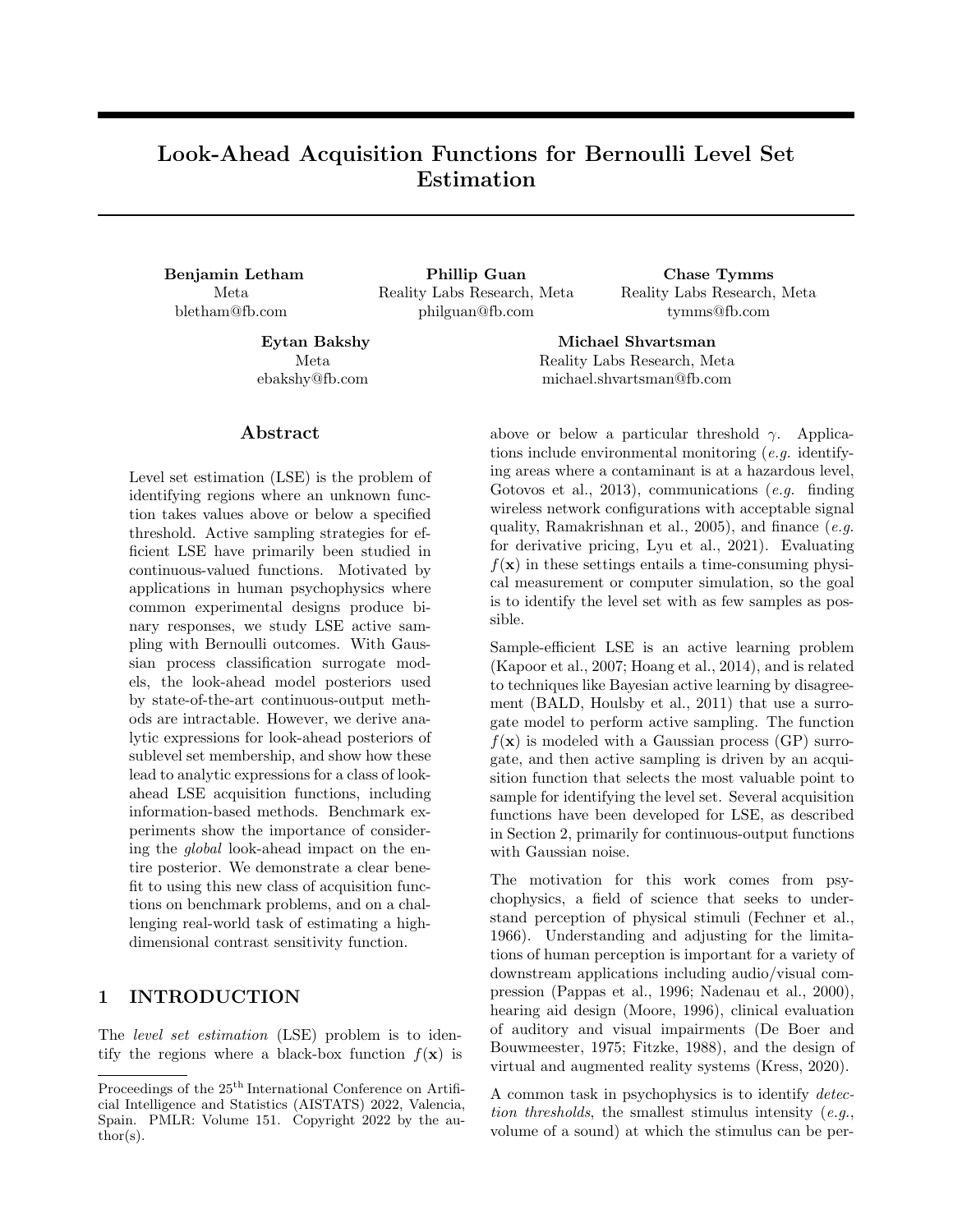Look-Ahead Acquisition Functions for Bernoulli Level Set Estimation



Figure S4: Benchmark results: edge sampling. For the benchmark results from Fig. [3,](#page-6-0) the proportion of active learning iterations in which the evaluated point was within 5% of an edge of the search space. Like the Straddle acquisition, localized look-ahead methods did significantly more edge sampling than global look-ahead methods in high-dimensions.

Fig. [S5](#page-7-0) shows the final Brier score after 750 total iterations, for increasingly large initial designs. Note that the total number of iterations was fixed at 750, so that the initial design of size 10 had 740 active sampling iterations, while that of size 500 had only 250 active sampling iterations. The sensitivity study focuses on a subset of methods (EAVC, LocalMI, and GlobalMI) that were most characteristic. As hypothesized, LocalMI benefited significantly from having a larger initial design, and the improved global surrogate that a larger initial design entails. Particularly on the Binarized Hartmann6 problem, LocalMI performed significantly worse than quasi-random sampling with the small initial design of 10 points, but with an initial design of 250 (out of 750) points, was able to do slightly better than quasirandom. While LocalMI did perform better with a larger initial design on all three high-dimensional problems, it still did not match the performance of the global methods. The global methods GlobalMI and EAVC, in contrast, performed best for the smallest initial designs, which permitted the most active sampling. Generally, performance with the global methods was robust to the size of the initial design up to 250 points (one third of the total budget).

### S3.6.2 Target Threshold Sensitivity

Fig. [S6](#page-20-0) shows how the final Brier score varies with the target threshold for the problem. Changing the target threshold significantly alters the LSE problem, by focusing the active sampling in a different part of the search space. LSE performance thus changes when the target threshold is changed, however Fig. [S6](#page-20-0) shows that across this large set of target level sets, the global look-ahead methods continued to consistently be the best.

# S4 DETAILS OF REAL-WORLD EXPERIMENT

For the real-world CSF experiment, the stimulus feature space was 8-dimensional and we collected 1000 stimuli generated from a Sobol sequence over that stimulus space. We used a GP classification surrogate model as ground truth. The model was fit using an RBF kernel over six of the stimulus features to create a 6-d problem space. Two stimulus properties, angular dimensions of eccentricity and orientation, were left unmodeled. This effectively added noise to the surrogate function and increased the difficulty of level-set estimation. The model was a variational classification GP with training locations used for inducing points. The GP mean was used for the ground-truth latent f from which Bernoulli responses were simulated.